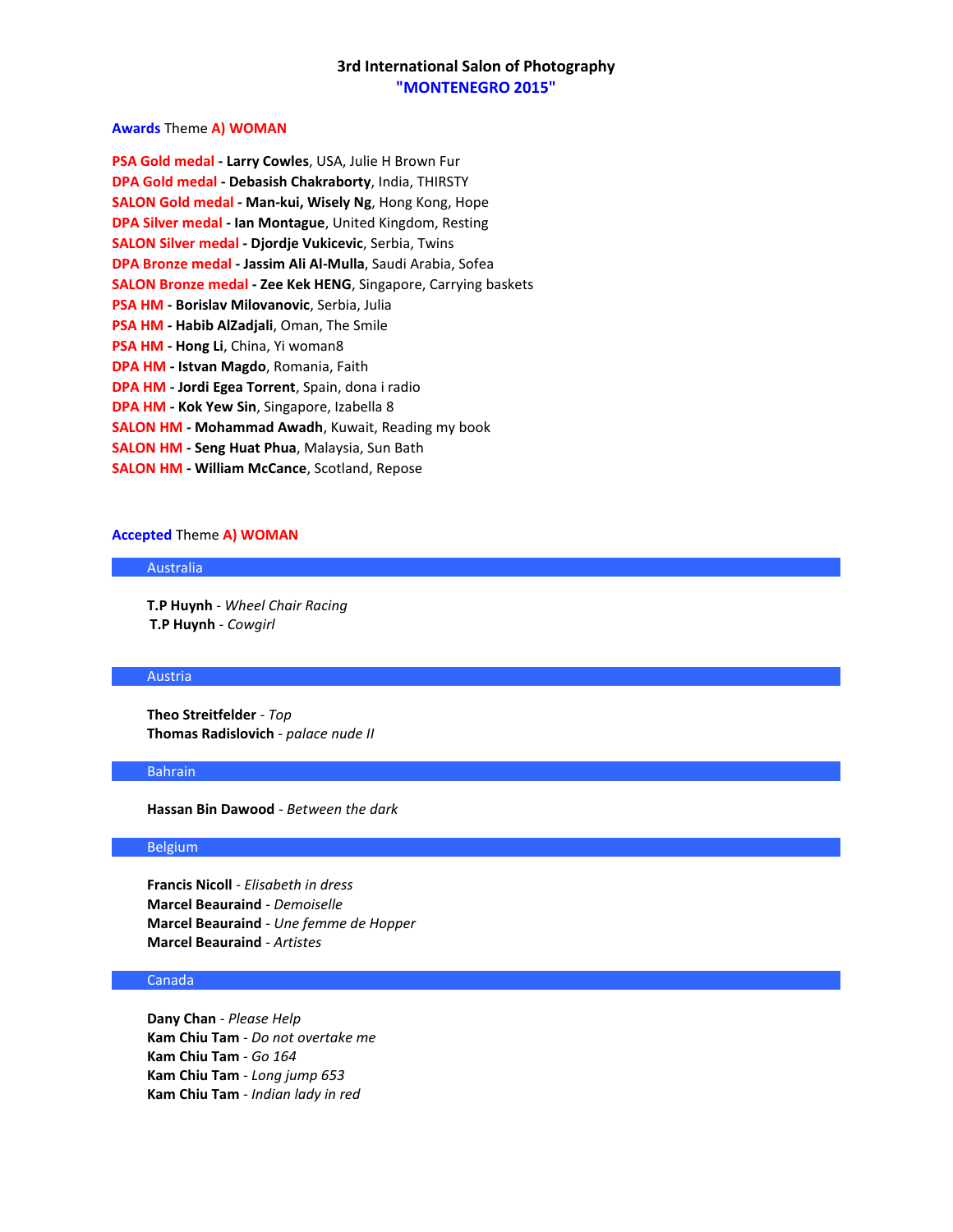# China

**Hong Li** - *An old Yi woman2* **Hong Li** - *Yi woman8* **Hong Li** - *Woman on Daliang mountain 4* **Jianyong Zhou** - *The girl in Kenya* **Jianyong Zhou** - *The girl in Semporna* **Lanfeng Chen** - *sisters* **Xiaoqi Zhang** - *Fishing back* **Xiaoqi Zhang** - *Confused* **Xiaoxi Liao** - *Woman Back of A Bull* **Xinxin Chen** - *Girls in colorful dressing* **Xinxin Chen** - *painting on face*

#### Croatia

**Miljenko Marotti** - *Woman in blue*

#### **Cyprus**

**Andreas L Andreou** - *Long Journey Eyes*

#### **Germany**

**Klaus Strehlke** - *Old and Young*

# Hong Kong

**H.W. Chan** - *Woman Rugby 4* **Man-kui, Wisely Ng** - *Happy Ladies* **Man-kui, Wisely Ng** - *Old Woman* **Man-kui, Wisely Ng** - *Grandma* **Man-kui, Wisely Ng** - *Hope*

#### Hungary

**Stefan Mogyorosi** - *Fashion*

### India

**Avishek Das** - *Young Mother* **Avishek Das** - *Tea Shop* **Avishek Das** - *Village Beauty* **Debasish Chakraborty** - *SAD* **Debasish Chakraborty** - *THIRSTY* **Subrata Bysack** - *YAWN ING CHILD* **Subrata Bysack** - *COOK AT WORK* **Subrata Bysack** - *GOING TO WORK* **Suryaprakasarao Vaddadi** - *Magnetic look*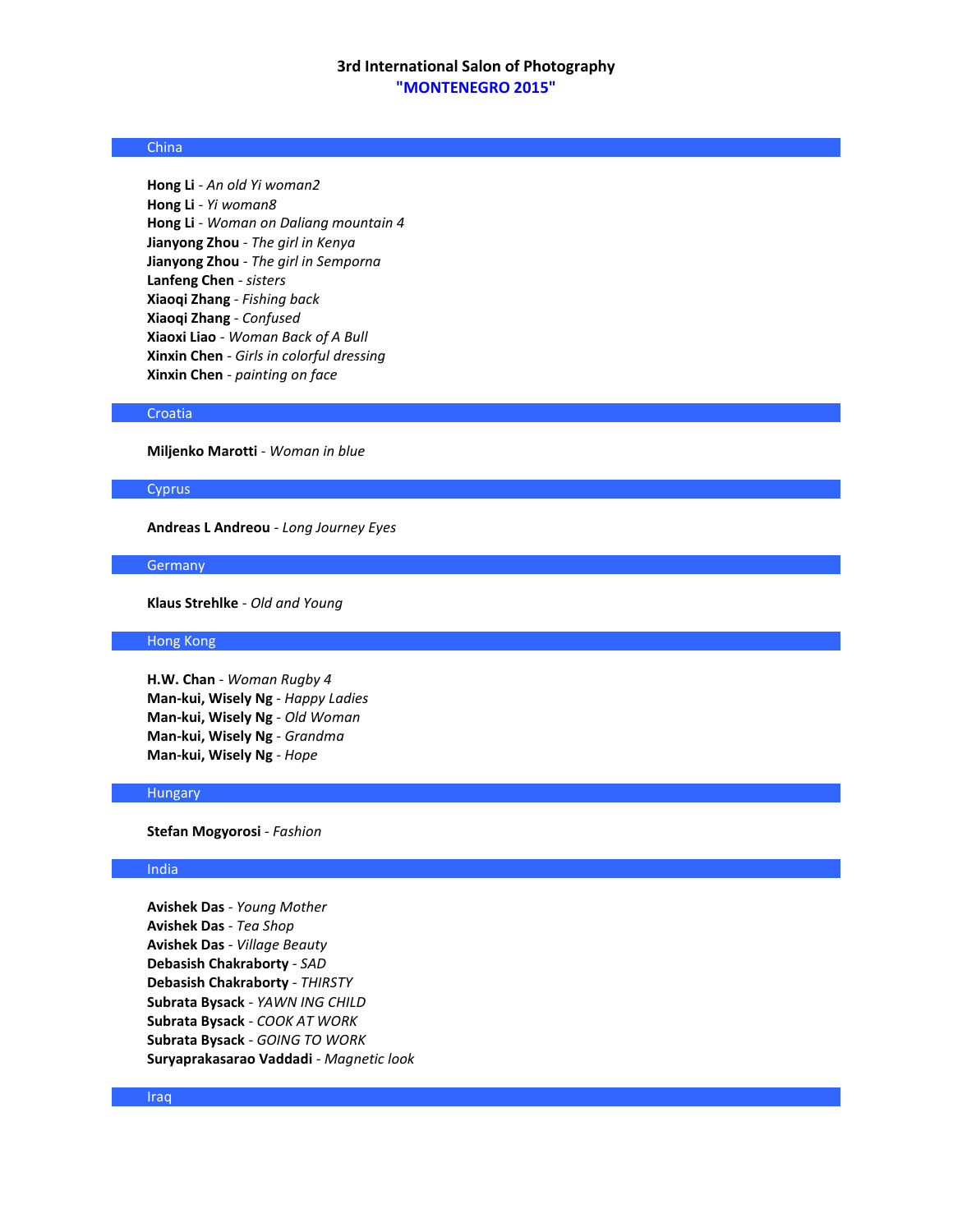**kadhum yasser** - *zahraa bwshia* **kadhum yasser** - *ajwoz* **kadhum yasser** - *am hussin* **kadhum yasser** - *al hjiaa*

#### **Italy**

**Claudio Palermo** - *Jamaica* **nicola nardomarino** - *L'attesa*

# Kuwait

**Mohammad Awadh** - *Lonely* **Mohammad Awadh** - *Old Woman* **Mohammad Awadh** - *Smile1* **Mohammad Awadh** - *Reading my book* **Yousef AlMuhanna** - *three woman* **Yousef AlMuhanna** - *turtuk woman* **Yousef AlMuhanna** - *woman*

# **Malaysia**

**Seng Huat Phua** - *Sun Bath* **Seng Huat Phua** - *Hmong Woman* **Seng Huat Phua** - *Laugh Happily*

# New Zealand

**Peter Morris** - *Reclined In Red* **Peter Morris** - *Lady In Waiting*

# Oman

**Habib AlZadjali** - *Woman and Girl* **Habib AlZadjali** - *Mother Life* **Habib AlZadjali** - *The Smile* **Habib AlZadjali** - *Three Rings 2* **Hamed AlGhanboosi** - *OldWoman-9* **Hamed AlGhanboosi** - *Traveller-1* **Hamed AlGhanboosi** - *Dhobi\_Ghat\_2* **Hamed AlGhanboosi** - *Ladakh-1* **Najeeb Al Barwani** - *Dedication* **Najeeb Al Barwani** - *Woman01*

# Portugal

**Joao Taborda** - *The Dog and Three Women* **Joao Taborda** - *The Princess* **Joao Taborda** - *Work* **Joao Taborda** - *Love*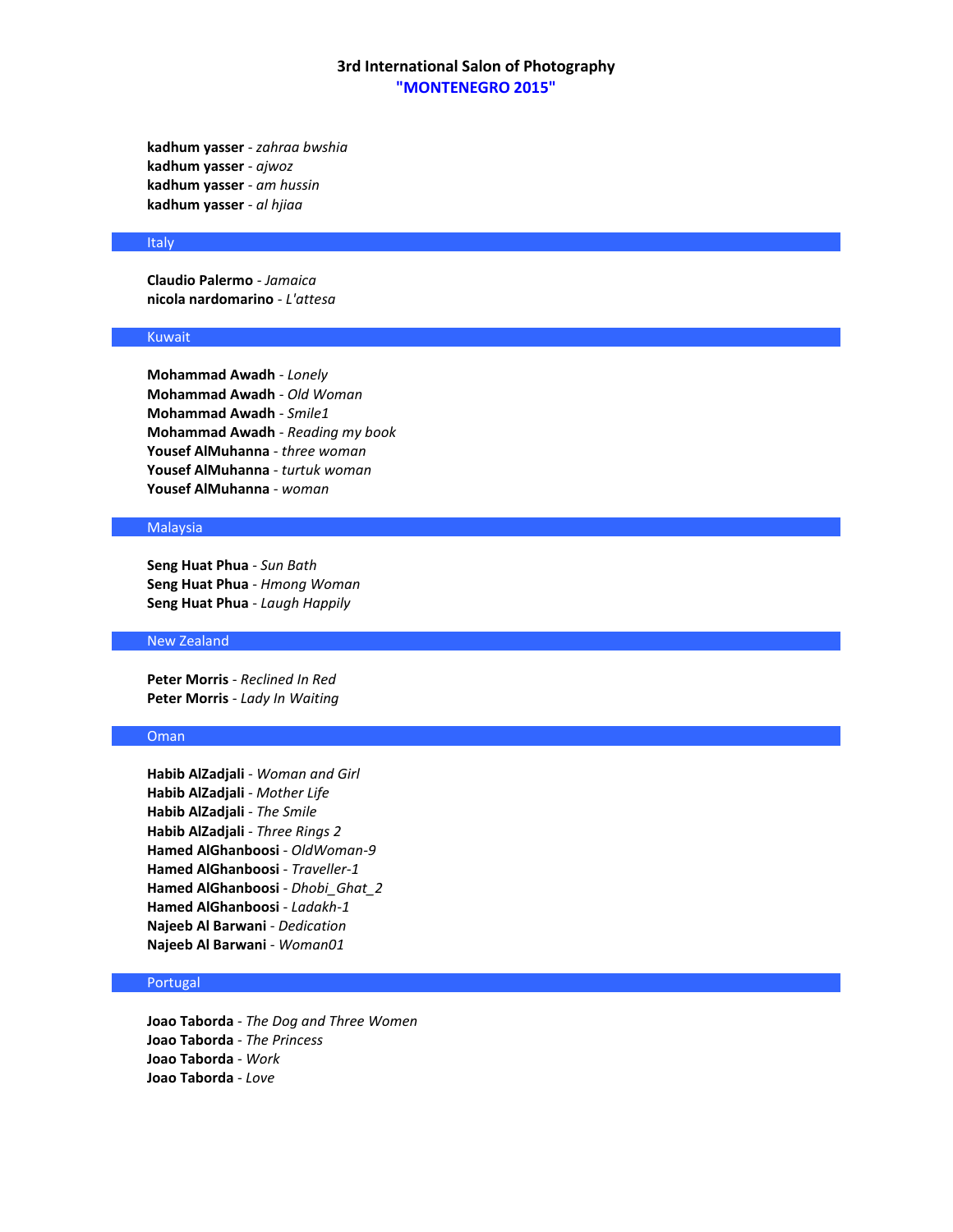### Qatar

**Abdulla AL-Mushaifri** - *Tariza* **Abdulla AL-Mushaifri** - *Smile Under The Woods* **Abdulla AL-Mushaifri** - *Gifted Hands*

#### Romania

**Istvan Magdo** - *Fashion* **Istvan Magdo** - *Strengh of a woman* **Istvan Magdo** - *Faith 1* **Istvan Magdo** - *Faith*

## Russia

**Oleg Grachev** - *Maya 4* **Oleg Grachev** - *Valentina* **Oleg Grachev** - *Maya* **Olga Shiropaeva** - *Nuns*

### Saudi Arabia

**Ahmed Alibrahim** - *Bridge girl 2* **Jassim Ali Al-Mulla** - *Sofea* **Jassim Ali Al-Mulla** - *Sofea home* **Jassim Ali Al-Mulla** - *Smoking time*

### **Scotland**

**William McCance** - *Reverie* **William McCance** - *Repose*

# Serbia

**Borislav Milovanovic** - *Granny Draginja* **Borislav Milovanovic** - *Julia* **Borislav Milovanovic** - *Andjelka* **Borislav Milovanovic** - *BMF 42* **Djordje Vukicevic** - *Bent* **Djordje Vukicevic** - *Twins* **Djordje Vukicevic** - *S*

# Singapore

**David Poey-Cher Tay** - *Hope* **David Poey-Cher Tay** - *Deep in thought* **Kok Yew Sin** - *Izabella 8* **Kok Yew Sin** - *Lily* **Yeok Ling David Tham** - *Bernadette* **Yeok Ling David Tham** - *Brenda Jo 2* **Yeok Ling David Tham** - *Warrior* **Zee Kek HENG** - *Carrying baskets*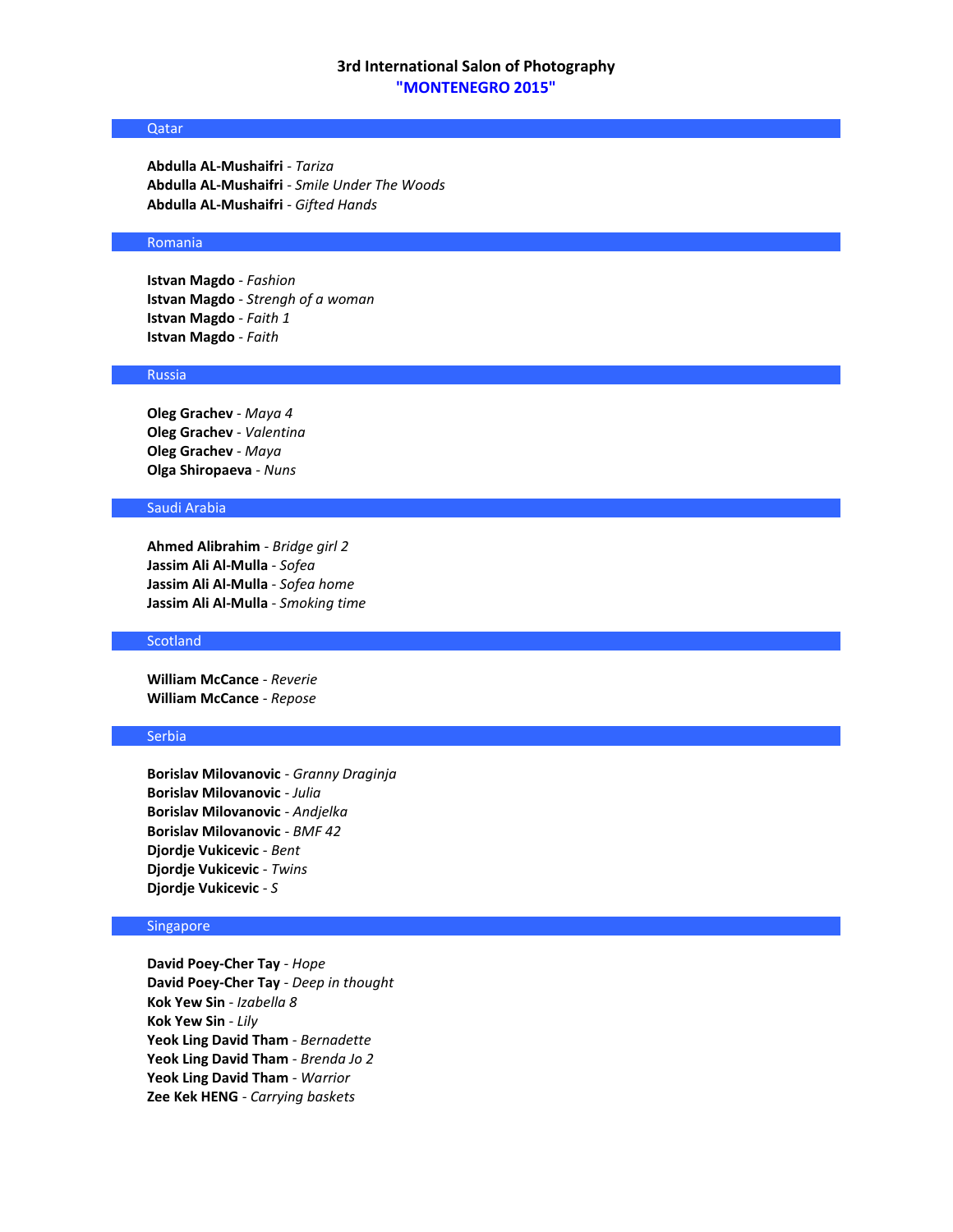# **Zee Kek HENG** - *Lady warrior*

#### Slovenia

**Bostjan Banfi** - *Shadow of doubt* **Igor Debevec** - *Abandoned places I-15* **Igor Debevec** - *Abandoned places II-2*

### Spain

**Jordi Egea Torrent** - *dones* **Jordi Egea Torrent** - *dona i radio* **Jordi Egea Torrent** - *pastora* **Jordi Egea Torrent** - *Pastors* **Lluis Remola Pages** - *Bathroom*

### **Turkey**

**Feridun Kismet** - *WOMEN AND WINDOW*

### United Arab Emirates

**Ola Allouz** - *The Blue Pearl*

### United Kingdom

**Ian Montague** - *Eleanor and her hat* **Ian Montague** - *Rachelle and the seed pod* **Ian Montague** - *Resting* **Malcolm Jenkin** - *Mono Stretch* **Vincent Scothern** - *Rachel* **Vincent Scothern** - *Angela*

# USA

**Dave Whitson** - *Natasha Day Dreaming* **Dave Whitson** - *Breanna with Fabric 51 BW* **Dilip Patel** - *Party* **Larry Cowles** - *Julie H Brown Fur* **Larry Cowles** - *Rhiannon Beret in Red* **Larry Cowles** - *Belen in Floppy Black Hat* **Larry Cowles** - *Maria Floppy Red Hat* **Rosalie Wang** - *A Himba Mom* **Rosalie Wang** - *Himba Woman*

# Vietnam

**Mai Thien Bui** - *RUNNING 2* **Mai Thien Bui** - *IN THE SALT FIELDS 2* **Nguyen Duc Thang** - *Son nu lay nuoc* **Than Nguyen** - *old woman no7*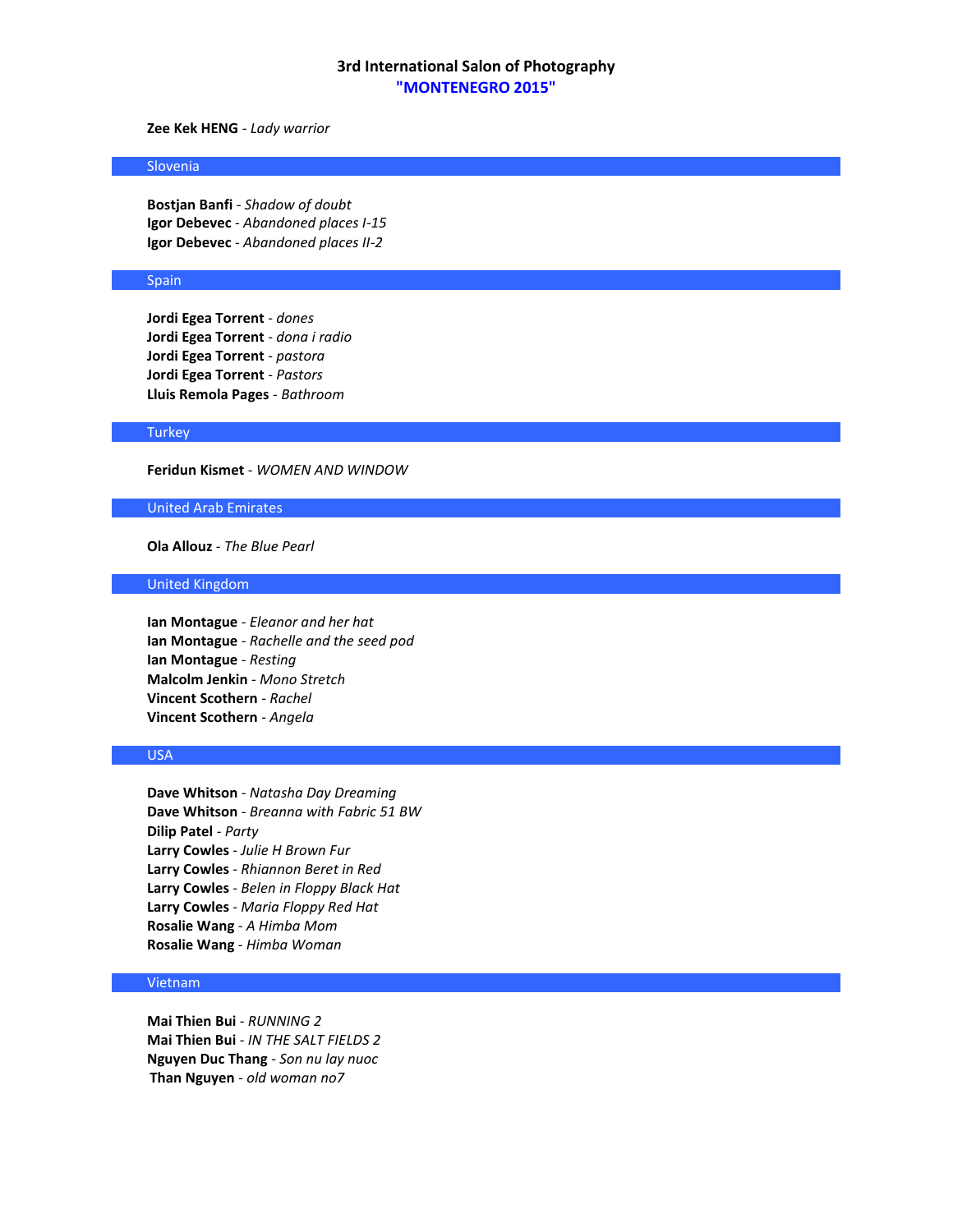# **Awards** Theme **B) NUDES**

| PSA Gold medal - Djordje Vukicevic, Serbia, Hends                                |
|----------------------------------------------------------------------------------|
| DPA Gold medal - Borislav Milovanovic, Serbia, Romana 4                          |
| <b>SALON Gold medal - Dave Whitson, USA, Emily in Thought BW</b>                 |
| <b>DPA Silver medal - David Poey-Cher Tay, Singapore, Crowning glory</b>         |
| <b>SALON Silver medal - Kathrin Simonsen, Norway, Shy</b>                        |
| DPA Bronze medal - Oleg Grachev, Russia, Aleksandra 1                            |
| <b>SALON Bronze medal - Malcolm Jenkin</b> , United Kingdom, Treading the Boards |
| <b>PSA HM - Aleksandar Sasic, Ireland, Ada Bojana house</b>                      |
| <b>PSA HM - Frank Hausdoerfer, Germany, Bodypart with Pearls</b>                 |
| PSA HM - Lluis Remola Pages, Spain, Iris                                         |
| DPA HM - Man-kui, Wisely Ng, Hong Kong, Nude 03                                  |
| <b>DPA HM - Stefan Mogyorosi</b> , Hungary, Power                                |
| DPA HM - Thomas Radislovich, Austria, backwards                                  |
| <b>SALON HM - Bostjan Banfi</b> , Slovenia, Life in the box                      |
| SALON HM - Claudio Palermo, Italy, Echi di luce                                  |
| <b>SALON HM - Peter Morris, New Zealand, Up 2</b>                                |

# **Accepted** Theme **B) NUDES**

#### Austria

**Theo Streitfelder** - *Set-93* **Thomas Radislovich** - *backwards* **Thomas Radislovich** - *nika nude II* **Thomas Radislovich** - *Nika side III* **Thomas Radislovich** - *blue stripes*

### Azerbaijan

**Ilgar Jafarov** - *Svetlana*

### Belgium

**Francis Nicoll** - *Bottom 3* **Marcel Beauraind** - *Effeuillage*

# Croatia

**Miljenko Marotti** - *Dream II*

# **Germany**

**Frank Hausdoerfer** - *Bodypart with Pearls*

## Hong Kong

**Man-kui, Wisely Ng** - *Nude 01* **Man-kui, Wisely Ng** - *Snow White* **Man-kui, Wisely Ng** - *Legend of Mermaid*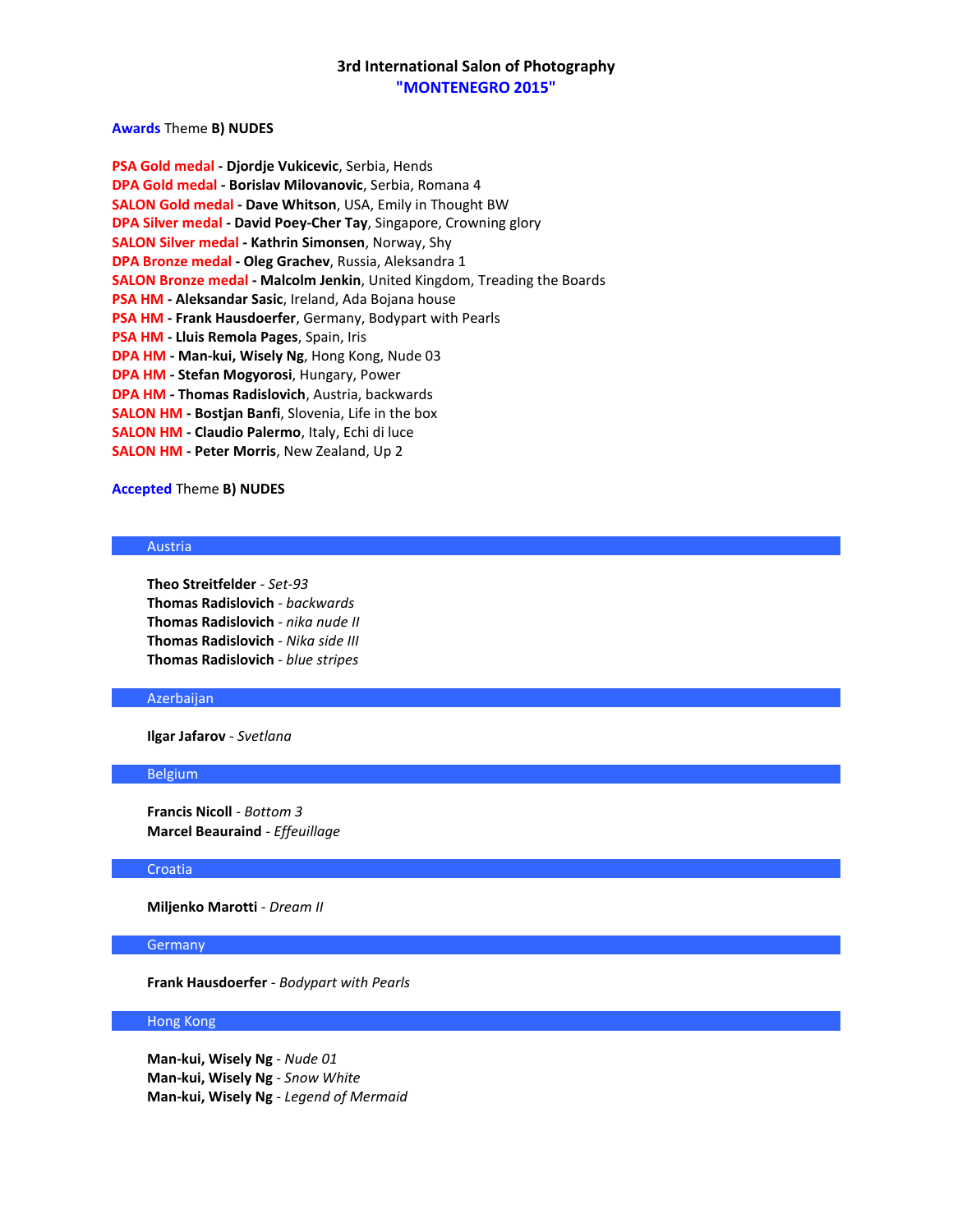**Man-kui, Wisely Ng** - *Nude 03*

#### Hungary

**Stefan Mogyorosi** - *Traingle* **Stefan Mogyorosi** - *Power*

#### Ireland

**Aleksandar Sasic** - *Sunbathe stairs* **Aleksandar Sasic** - *Ada Bojana house*

#### **Italy**

**Claudio Palermo** - *Echi di luce*

New Zealand

**Peter Morris** - *Up 2*

### Norway

**Kathrin Simonsen** - *proud* **Kathrin Simonsen** - *Shy*

#### Russia

**Oleg Grachev** - *Aleksandra 2* **Oleg Grachev** - *Aleksandra 1* **Oleg Grachev** - *Dance*

### **Scotland**

**William McCance** - *Poise* **William McCance** - *Blond Angel* **William McCance** - *Relaxed*

# Serbia

**Borislav Milovanovic** - *Romana 4* **Borislav Milovanovic** - *Romana 5* **Borislav Milovanovic** - *Romana 1* **Borislav Milovanovic** - *Romana 3* **Djordje Vukicevic** - *Through the door* **Djordje Vukicevic** - *Over shoulder* **Djordje Vukicevic** - *Novi Sad* **Djordje Vukicevic** - *Hends*

# Singapore

**David Poey-Cher Tay** - *Allure* **David Poey-Cher Tay** - *Young appeal*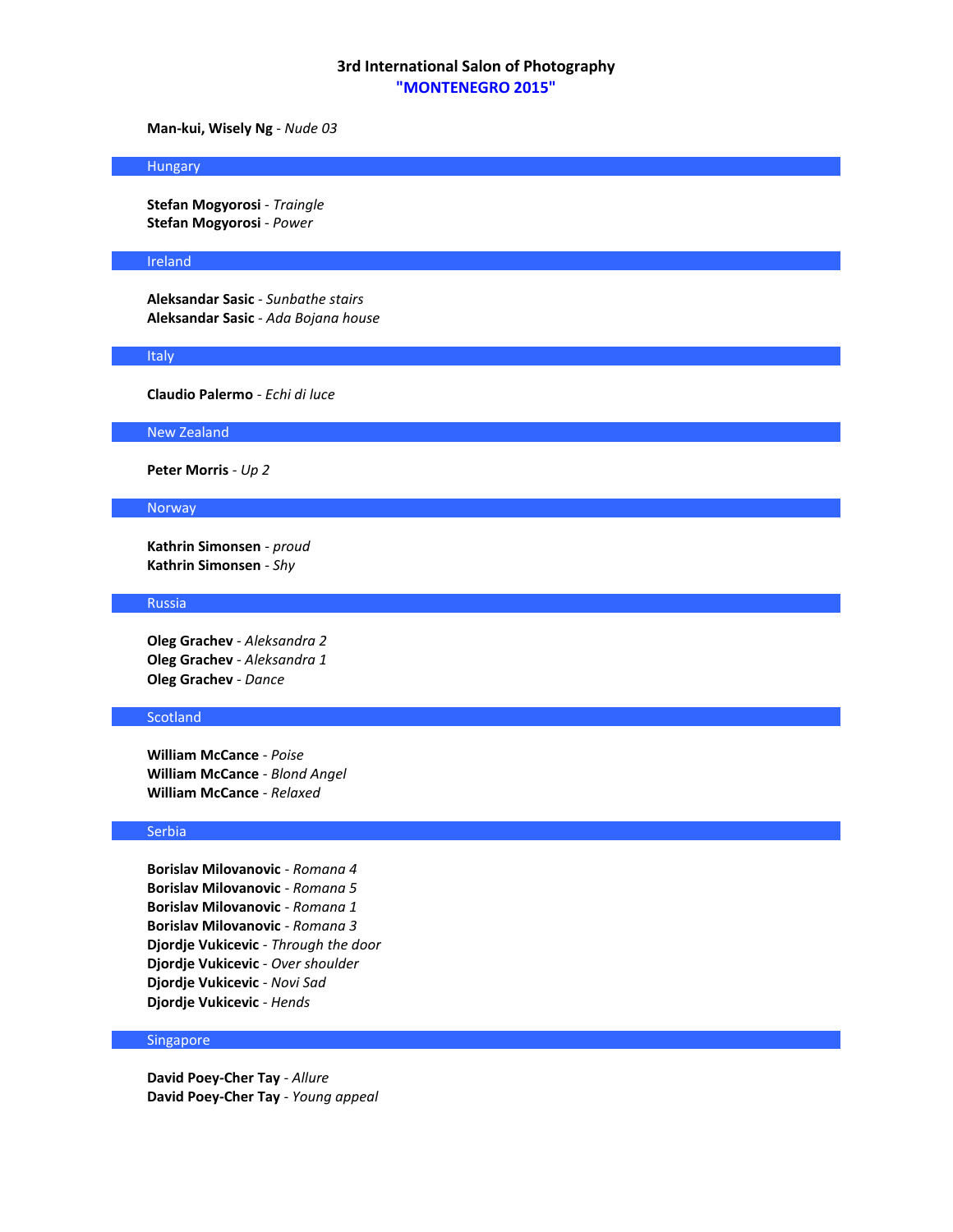**David Poey-Cher Tay** - *Daydream* **David Poey-Cher Tay** - *Crowning glory* **Zee Kek HENG** - *Unveiled* **Zee Kek HENG** - *Tattoo reflections*

## Slovenia

**Bostjan Banfi** - *In her world* **Bostjan Banfi** - *Life in the box* **Igor Debevec** - *Abandoned places I-3*

#### **Spain**

**Lluis Remola Pages** - *Iris* **Lluis Remola Pages** - *Pretty Anna*

## United Kingdom

**Barbara Jenkin** - *Strumming 2* **Ian Montague** - *Majestic* **Malcolm Jenkin** - *Treading the Boards* **Malcolm Jenkin** - *Pole Dance* **Malcolm Jenkin** - *Woodland in Spring*

## USA

**Dave Whitson** - *Breanna Stretching 26 BW* **Dave Whitson** - *Ebony Beauty* **Dave Whitson** - *Emily in Thought BW* **Dilip Patel** - *Nude Fashion*

#### Vietnam

**Mai Thien Bui** - *NEW DAY AT SEA* **Mai Thien Bui** - *HUNGER* **Nguyen Duc Thang** - *mong duoi trawg* **Nguyen Duc Thang** - *vu dieu cua nuoc*

#### **Awards** Theme **C) PORTRAIT**

**PSA Gold medal - Larry Cowles**, USA, Basil Sunday Best **DPA Gold medal - Oleg Grachev**, Russia, Maya 2 **SALON Gold medal - Djordje Vukicevic**, Serbia, Sword 003 **DPA Silver medal - Jordi Egea Torrent**, Spain, records **SALON Silver medal - Peter Morris**, New Zealand, Michael **DPA Bronze medal - Yury Pustovoy**, Russia, Ethiopian girl **SALON Bronze medal - nicola nardomarino**, Italy, Truth **PSA HM - David Poey-Cher Tay**, Singapore, Gaze **PSA HM - Jassim Ali Al-Mulla**, Saudi Arabia, Sharp looking **PSA HM - William McCance**, Scotland, Solo **DPA HM - Debasish Chakraborty**, India, BROKEN HEART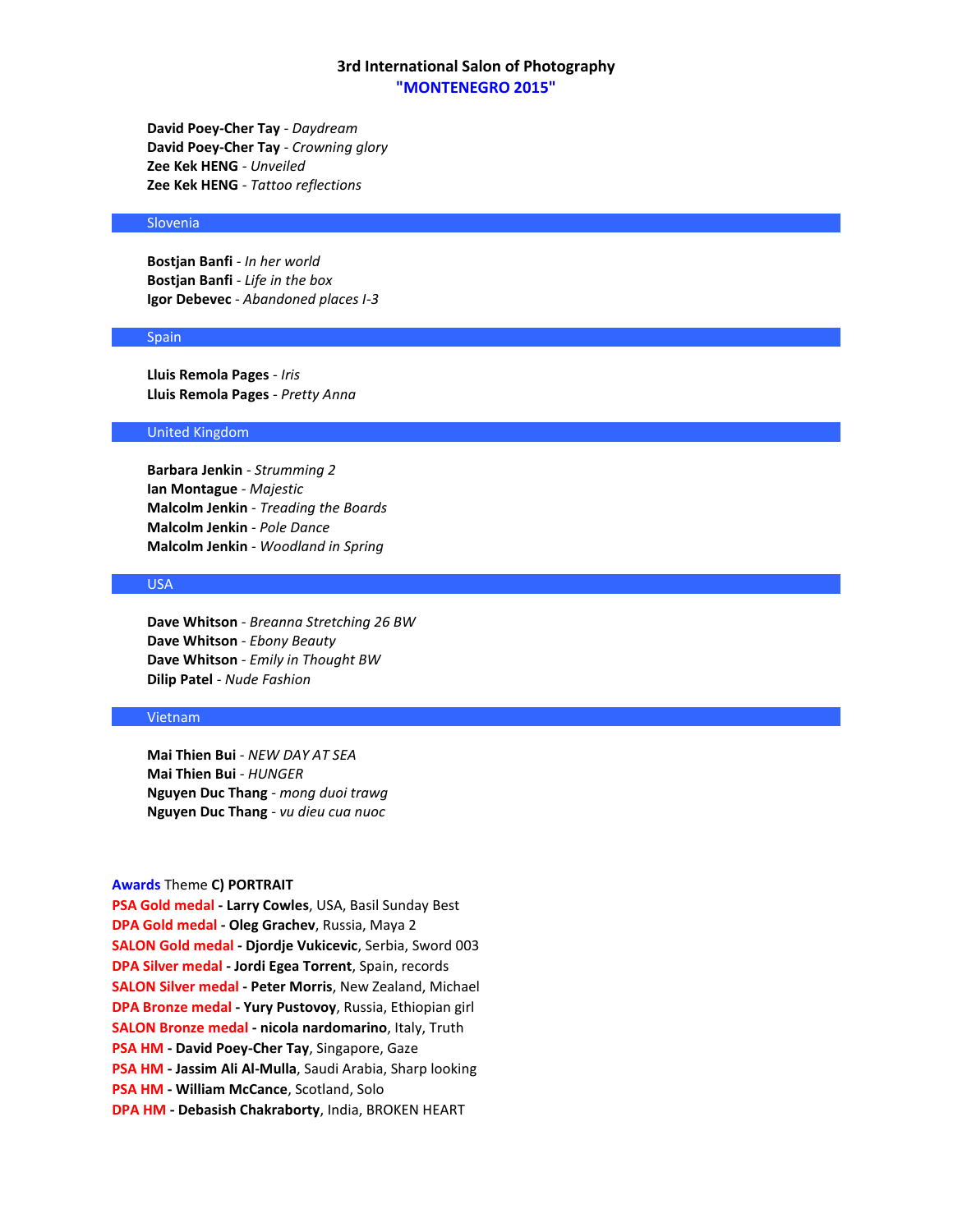**DPA HM - Hong Li**, China, Yi man7 **DPA HM - Vincent Scothern**, United Kingdom, Tamrin **SALON HM - Barbara Jenkin**, United Kingdom, Zamilla 2 **SALON HM - Gary Potts**, USA, Believe In Tomorrow **SALON HM - Zee Kek HENG**, Singapore, Lina with golden net

### **Accepted** Theme **C) PORTRAIT**

## Australia

**Gary Wallis** - *FATIMA*

# Austria

**Thomas Radislovich** - *E and Lisa*

# Belgium

**Francis Nicoll** - *Lara au bois 1* **Francis Nicoll** - *Serginho* **Marcel Beauraind** - *Amaryllis* **Marcel Beauraind** - *Jess*

## Canada

**Dany Chan** - *Young Ethiopian Guard* **Dany Chan** - *Ethiopian Monk Resting* **Kam Chiu Tam** - *Big bearded Indian* **Kam Chiu Tam** - *Girl with hat* **Kam Chiu Tam** - *Anna*

# China

**Hong Li** - *Hard study* **Hong Li** - *Grandpas love* **Hong Li** - *Yi man7* **Hong Li** - *Mother and son* **Xiaoxi Liao** - *Morning in Village* **Xinxin Chen** - *serious face2* **Xinxin Chen** - *A tough lady*

### Croatia

**Miljenko Marotti** - *Angry* **Miljenko Marotti** - *Black cap*

#### **Germany**

**Wolfgang Schweden** - *Portrait Isri No Four BW* **Wolfgang Schweden** - *Der Flori No Three BW*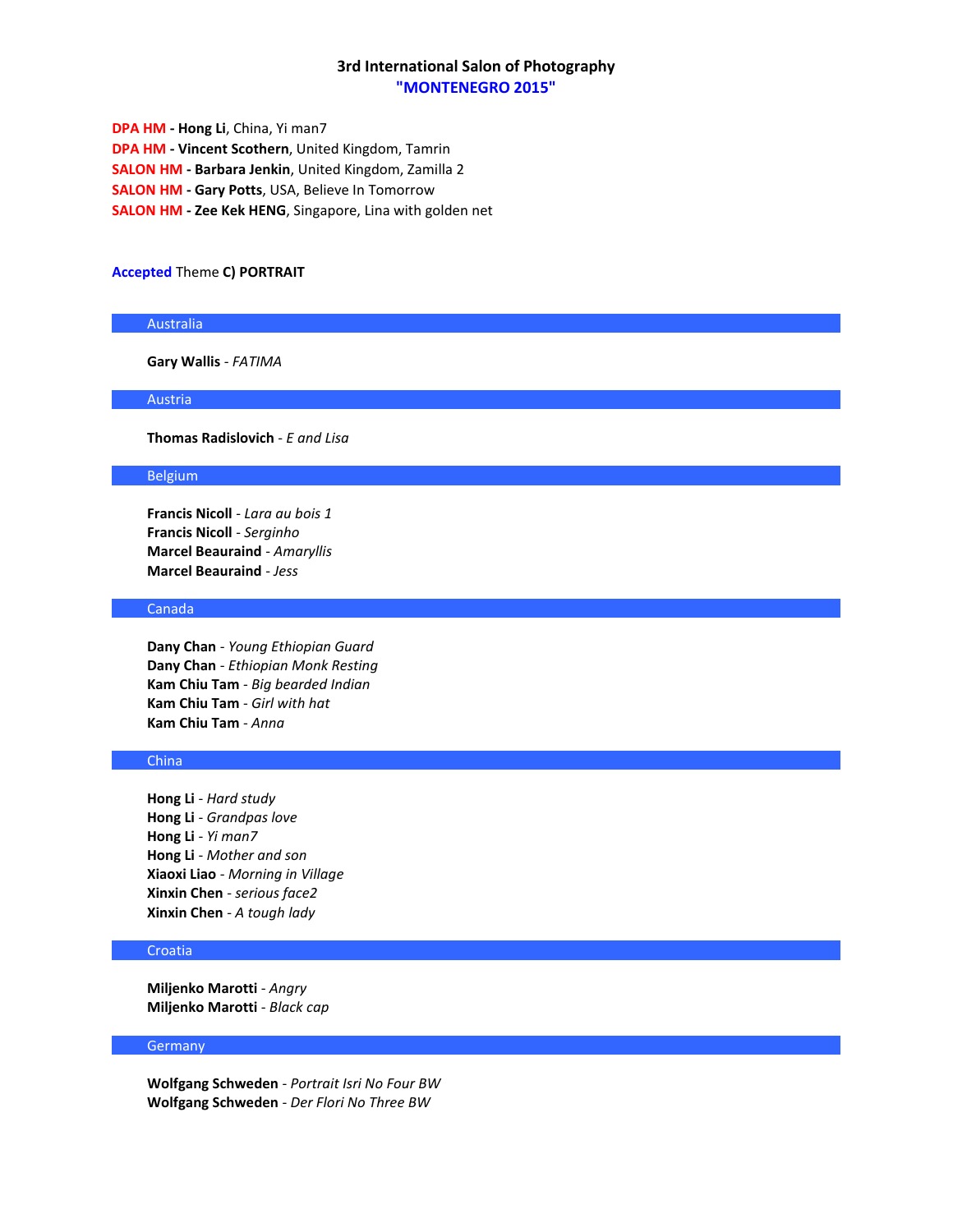# Hong Kong

**Man-kui, Wisely Ng** - *Sisters 2* **Man-kui, Wisely Ng** - *Sisters* **Man-kui, Wisely Ng** - *Hey Bro* **Man-kui, Wisely Ng** - *Indian Old Man*

### Hungary

### **Stefan Mogyorosi** - *Alexandra*

#### India

**Avishek Das** - *Family Life* **Avishek Das** - *The Indian Woman* **Avishek Das** - *Love bonding* **Avishek Das** - *The Little Soul* **Debasish Chakraborty** - *BELOVED* **Debasish Chakraborty** - *BROKEN HEART* **Debasish Chakraborty** - *LADY WITH FLOWER* **Debasish Chakraborty** - *MAJESTIC* **Suryaprakasarao Vaddadi** - *Mother-in-law*

#### Iraq

**kadhum yasser** - *child 2-1*

#### Italy

**Claudio Palermo** - *Sussurrava ai cavalli* **nicola nardomarino** - *Truth*

### Kuwait

**Mohammad Awadh** - *Quietness* **Mohammad Awadh** - *Help* **Mohammad Awadh** - *Sapa face* **Mohammad Awadh** - *Woody Woman*

### Malaysia

**Min Tan** - *Hope* **Seng Huat Phua** - *Beauty of Act*

### New Zealand

**Peter Morris** - *Michael* **Peter Morris** - *Sophie* **Peter Morris** - *Warren 2* **Peter Morris** - *Jemma 2*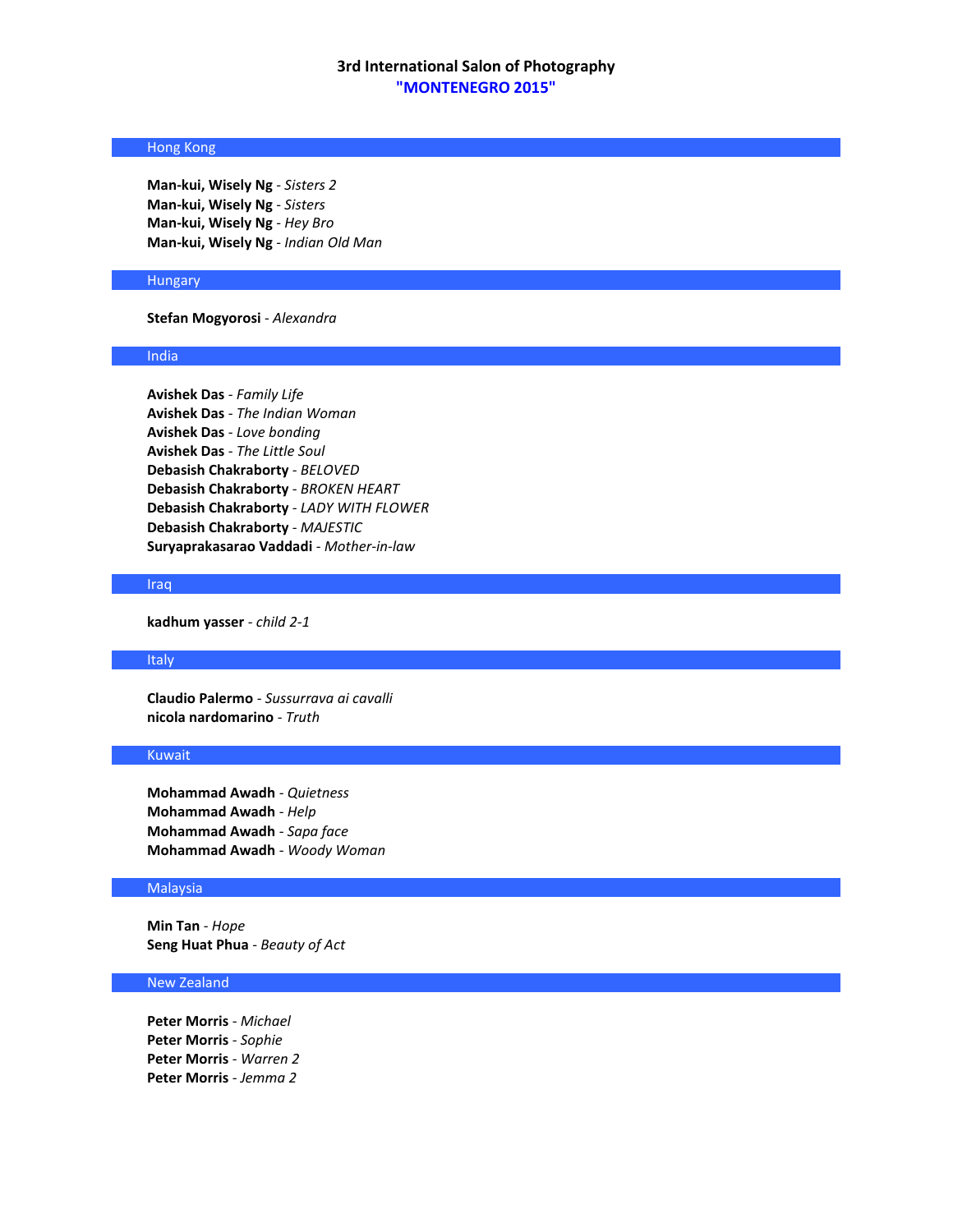# Oman

**Habib AlZadjali** - *Keesha* **Habib AlZadjali** - *Worship Color* **Habib AlZadjali** - *Black Portrait* **Habib AlZadjali** - *Face From Past* **Najeeb Al Barwani** - *Boy* **Najeeb Al Barwani** - *Smile*

# Portugal

**Joao Taborda** - *The Litlle Model* **Joao Taborda** - *Indelible Beauty* **Joao Taborda** - *Sara*

#### Russia

**Oleg Grachev** - *Maya 2* **Oleg Grachev** - *Irina* **Olga Shiropaeva** - *Mikhail* **Olga Shiropaeva** - *Inside* **Olga Shiropaeva** - *Mammy* **Yury Pustovoy** - *Surma tribe, Ethiopia.* **Yury Pustovoy** - *Tibetian girl* **Yury Pustovoy** - *Ethiopian girl* **Yury Pustovoy** - *Painting of Surma tribe, Ethiopia*

### Samoa

**Stuart Chape** - *Bhutan old man 3* **Stuart Chape** - *Mere 1*

# Saudi Arabia

**Ahmed Alibrahim** - *Sadness* **Ahmed Alibrahim** - *Sadu 2* **Ahmed Alibrahim** - *Old woman 3* **Ahmed Alibrahim** - *Thinking* **Jassim Ali Al-Mulla** - *Maryam Y* **Jassim Ali Al-Mulla** - *Maryam M* **Jassim Ali Al-Mulla** - *Sharp looking*

# **Scotland**

**William McCance** - *Black jacket angel* **William McCance** - *Solo*

#### **Serbia**

**Borislav Milovanovic** - *Highlander* **Borislav Milovanovic** - *Sirotanovici 09* **Djordje Vukicevic** - *Sword 003*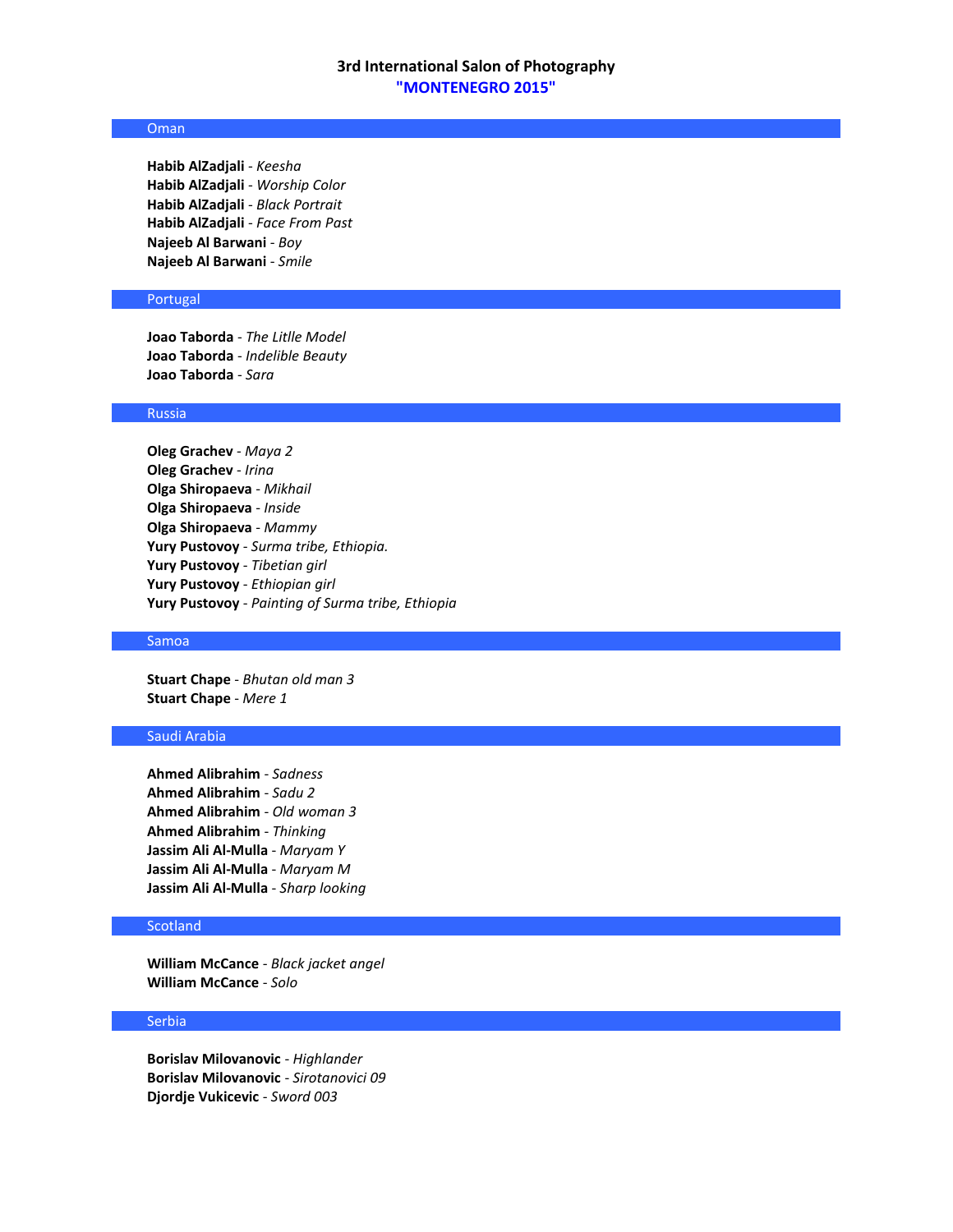**Djordje Vukicevic** - *Lace BW* **Djordje Vukicevic** - *Angel 015* **Djordje Vukicevic** - *Portrait 030*

# Singapore

**David Poey-Cher Tay** - *Blue nun* **David Poey-Cher Tay** - *Gaze* **David Poey-Cher Tay** - *Farmer* **David Poey-Cher Tay** - *In church* **Giap Chiu Teo** - *Barbara Ang Teo Eng In White* **Giap Chiu Teo** - *Old Woman Emily* **Kok Yew Sin** - *Izabella 6* **Kok Yew Sin** - *Miss Olga* **Yeok Ling David Tham** - *Bronze Hair Lady* **Zee Kek HENG** - *Lina with golden net*

### Slovenia

**Bostjan Banfi** - *Story teller* **Bostjan Banfi** - *Story teller II* **Igor Debevec** - *Domina* **Igor Debevec** - *Priest*

#### **Spain**

**Jordi Egea Torrent** - *avia i nenes* **Jordi Egea Torrent** - *records* **Jordi Egea Torrent** - *Tres pastors* **Jordi Egea Torrent** - *xarrier* **Lluis Remola Pages** - *Vanessa-2* **Lluis Remola Pages** - *Belle Epoque*

### **Switzerland**

**Paul Huser** - *Sem* **Paul Huser** - *Tamara*

#### **Turkey**

**Veysel Kaya** - *isiga dogru* **Veysel Kaya** - *facing the light*

### United Arab Emirates

**Muna Al Zaabi** - *the lady in stripes* **Ola Allouz** - *In Black* **Ola Allouz** - *Sorrowful* **Ola Allouz** - *Glance*

United Kingdom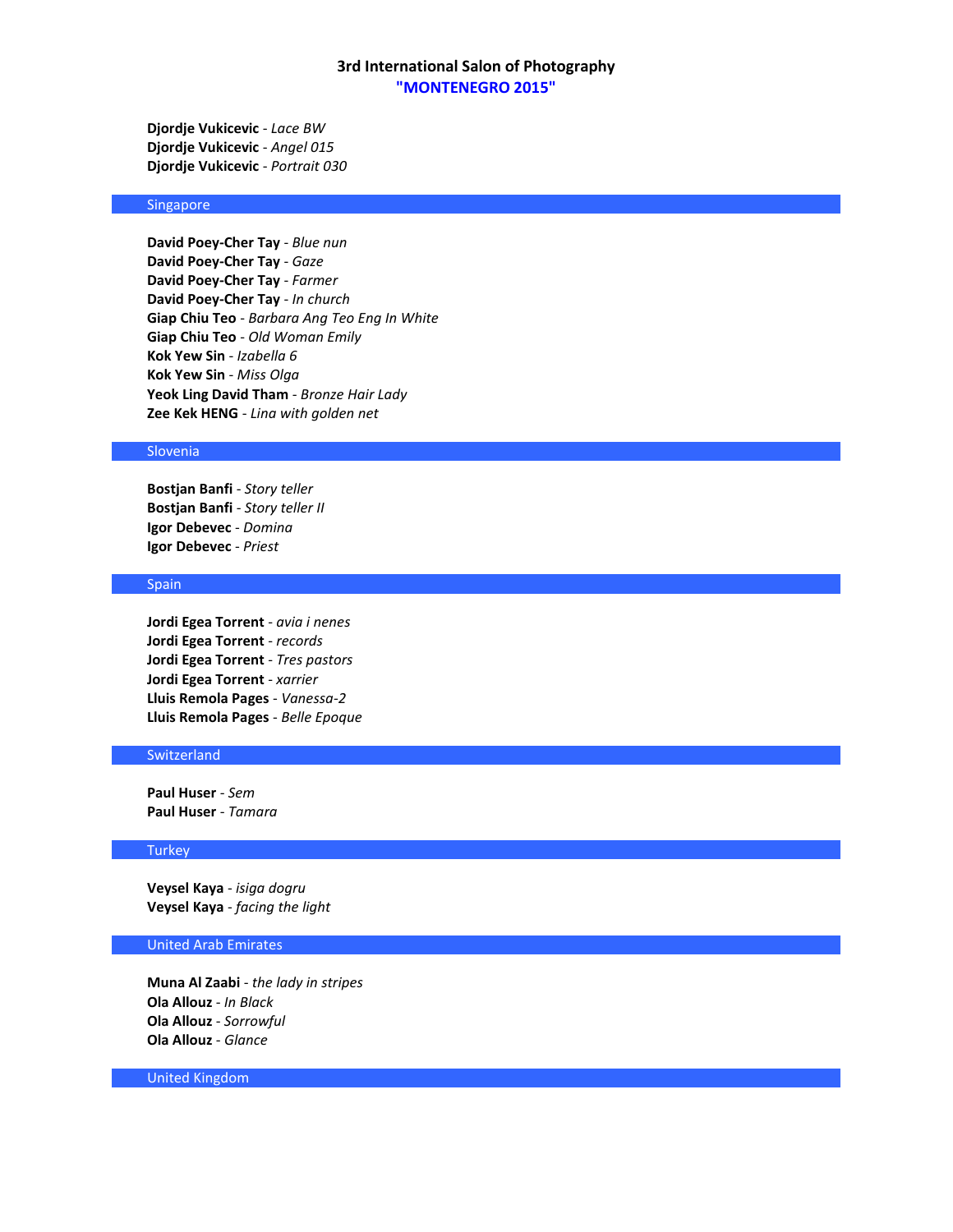**Barbara Jenkin** - *Zamilla 2* **Barbara Jenkin** - *Merella* **Barbara Jenkin** - *Dreaming of Tomorrow* **Barbara Jenkin** - *Malachira* **Vincent Scothern** - *Ella* **Vincent Scothern** - *Face Of Wisdom* **Vincent Scothern** - *Reaching Out* **Vincent Scothern** - *Tamrin*

# USA

**Dave Whitson** - *Closeup of Branna 9* **Dilip Patel** - *Glamour World* **Dilip Patel** - *Hollywood Girl* **Gary Potts** - *Believe In Tomorrow* **Gary Potts** - *Nicole 9007* **Gary Potts** - *Barefoot Fashion* **Larry Cowles** - *Nathalie Lady in Black* **Larry Cowles** - *Basil Sunday Best* **Larry Cowles** - *Red Beret Blue eyes* **Larry Cowles** - *Veronica Vintage Black Fashion*

## Vietnam

**Mai Thien Bui** - *TIME AND CIGARETTE SMOKE 2* **Mai Thien Bui** - *GRANDMOTHER AND GRANDSON* **Mai Thien Bui** - *MISSY* **Nguyen Duc Thang** - *dang nui* **Nguyen Duc Thang** - *mguyen cau* **Than Nguyen** - *Cool too no2* **Than Nguyen** - *blessing* **Than Nguyen** - *girl with a blue eye* **Than Nguyen** - *Baby with blue eye*

#### **Awards** Theme **D) LIFE**

**PSA Gold medal - Borislav Milovanovic**, Serbia, Afternoon Prayer **DPA Gold medal - Subrata Bysack**, India, STEP LADDER TO RESCUE **SALON Gold medal - Dilip Patel**, USA, All Honour To Our Lord **DPA Silver medal - David Poey-Cher Tay**, Singapore, Cock fighting **SALON Silver medal - Istvan Magdo**, Romania, Fodder **DPA Bronze medal - Mai Thien Bui**, Vietnam, SALT CROP **SALON Bronze medal - Djordje Vukicevic**, Serbia, Nun **PSA HM - Dany Chan**, Canada, Being Tossed **PSA HM - Jordi Egea Torrent**, Spain, dos pastors **PSA HM - Xiaoxi Liao**, China, Company 3 **DPA HM - Ahmed Alibrahim**, Saudi Arabia, Sick child **DPA HM - Avishek Das**, India, The Tough Ritual **DPA HM - Feridun Kismet**, Turkey, MAN AND STAIR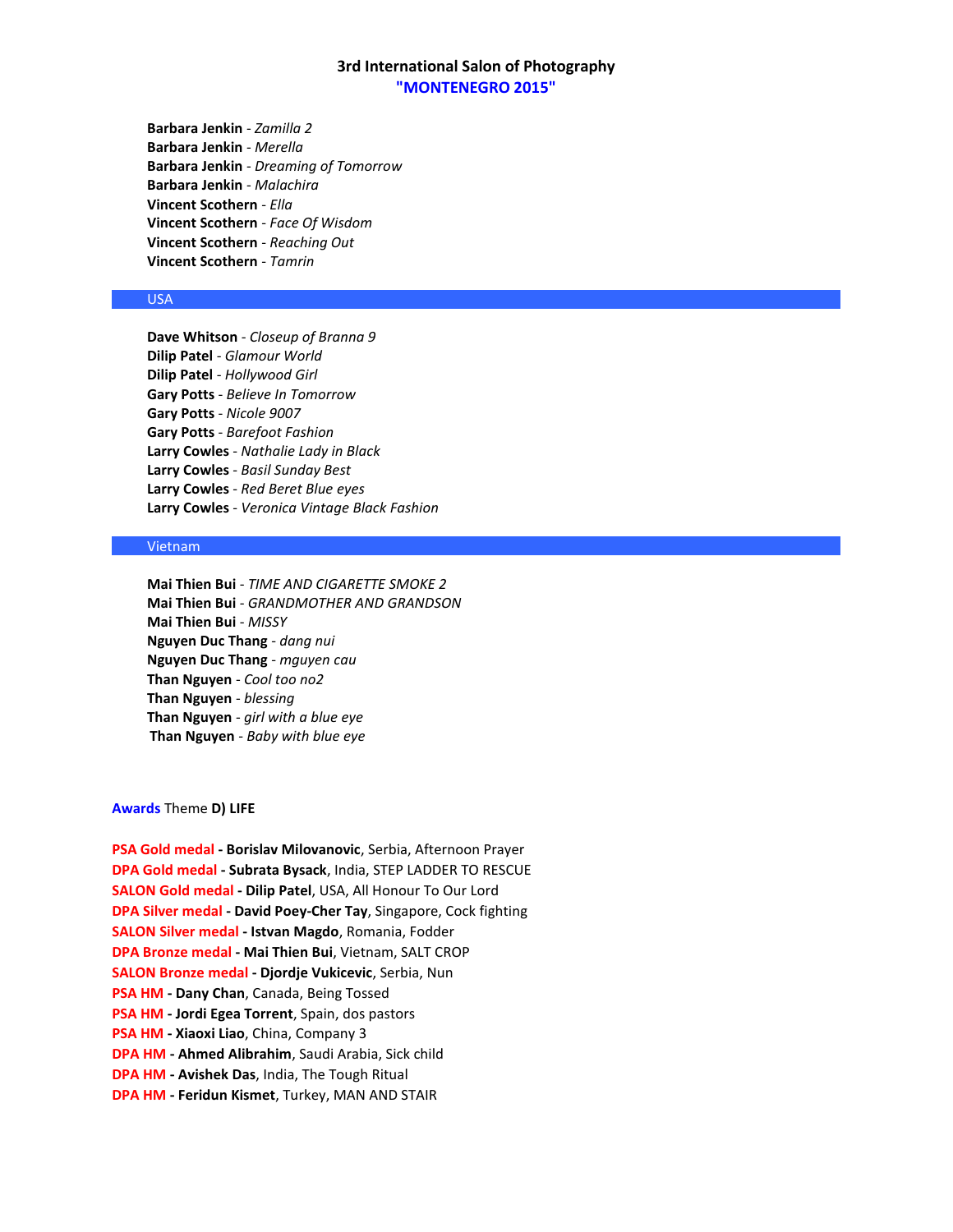**SALON HM - Joao Taborda**, Portugal, Strong Wind **SALON HM - Xiangli Zhang**, China, Feeding **SALON HM - Xinxin Chen**, China, Dressing

**Accepted** Theme **D) LIFE**

#### Australia

**Gary Wallis** - *OUT FOR A WALK* **Gary Wallis** - *CONVERSATION* **T.P Huynh** - *Armlet-Artist*

## Belgium

**Francis Nicoll** - *Dancing in the city 1* **Francis Nicoll** - *Coup de balai*

#### Canada

**Dany Chan** - *Fighting For Their Lives* **Dany Chan** - *Being Tossed* **Dany Chan** - *Delicious Cooking*

#### China

**Hong Li** - *Cook* **Hong Li** - *Lunch* **Jianyong Zhou** - *Midsummer* **Jianyong Zhou** - *Diving* **Lanfeng Chen** - *Water people* **Lanfeng Chen** - *Rowing girl* **Lanfeng Chen** - *Breast-feeding* **Xiangli Zhang** - *Feeding* **Xiangli Zhang** - *RIZ-ZOAWD* **Xiaoqi Zhang** - *Fair* **Xiaoqi Zhang** - *Fireplace lunch* **Xiaoqi Zhang** - *Fight* **Xiaoxi Liao** - *Boy In Sleep* **Xiaoxi Liao** - *Company 3* **Xinxin Chen** - *Front of the house* **Xinxin Chen** - *Dressing* **Yi Wan** - *Mother and daughter feeling* **Yifan Yuan** - *Happy one family002*

#### **Germany**

**Frank Hausdoerfer** - *sensual desire* **Frank Hausdoerfer** - *Streetwork* **Frank Hausdoerfer** - *Jungfrau vom Lande* **Wolfgang Schweden** - *Unbeschwert* **Wolfgang Schweden** - *Fashion with Mandy*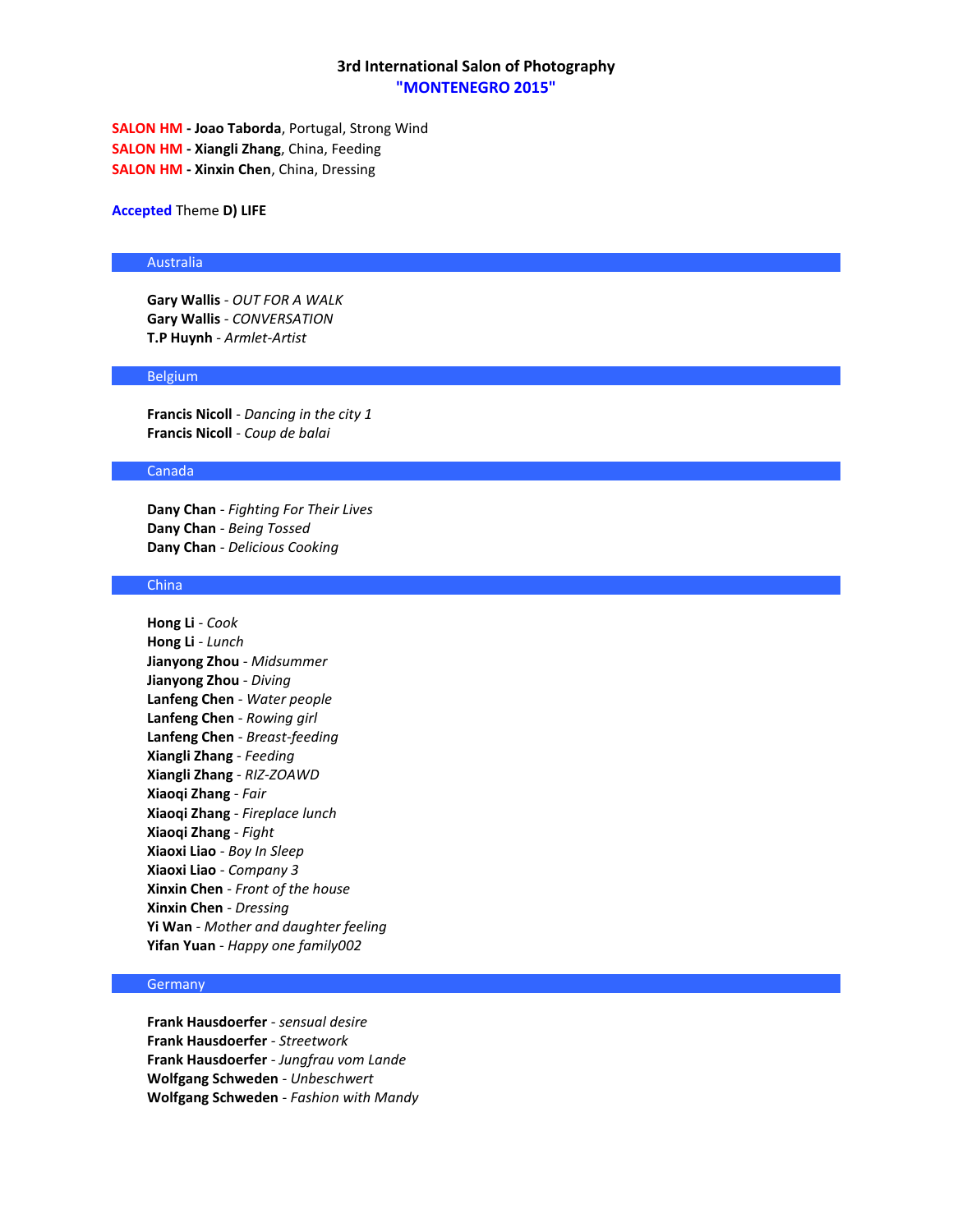# Hong Kong

**Man-kui, Wisely Ng** - *Bathing* **Man-kui, Wisely Ng** - *Working with love one* **Man-kui, Wisely Ng** - *Lunch*

### India

**Avishek Das** - *Disaster of Life* **Avishek Das** - *The Tough Ritual* **Debasish Chakraborty** - *TOUGH RITUALS* **Debasish Chakraborty** - *REST* **Subrata Bysack** - *BRAVING WATER* **Subrata Bysack** - *STEP LADDER TO RESCUE* **Suryaprakasarao Vaddadi** - *Camel cart in a desert*

#### Iraq

**kadhum yasser** - *h badiaa*

# Kuwait

**Mohammad Awadh** - *Smile2* **Mohammad Awadh** - *My toy* **Yousef AlMuhanna** - *child* **Yousef AlMuhanna** - *turtuk girl* **Yousef AlMuhanna** - *tanzane woman*

### Malaysia

**Min Tan** - *My Temple* **Seng Huat Phua** - *Cooking Curry* **Seng Huat Phua** - *Floating Market* **Seng Huat Phua** - *Having meal at desert*

# Oman

**Habib AlZadjali** - *African Man* **Hamed AlGhanboosi** - *Dhobi\_Ghat\_3* **Hamed AlGhanboosi** - *Train-4* **Hamed AlGhanboosi** - *Careless*

## Portugal

**Joao Taborda** - *Are you Wake Up* **Joao Taborda** - *Dreams in Black and White* **Joao Taborda** - *Strong Wind*

### Romania

**Istvan Magdo** - *Fodder*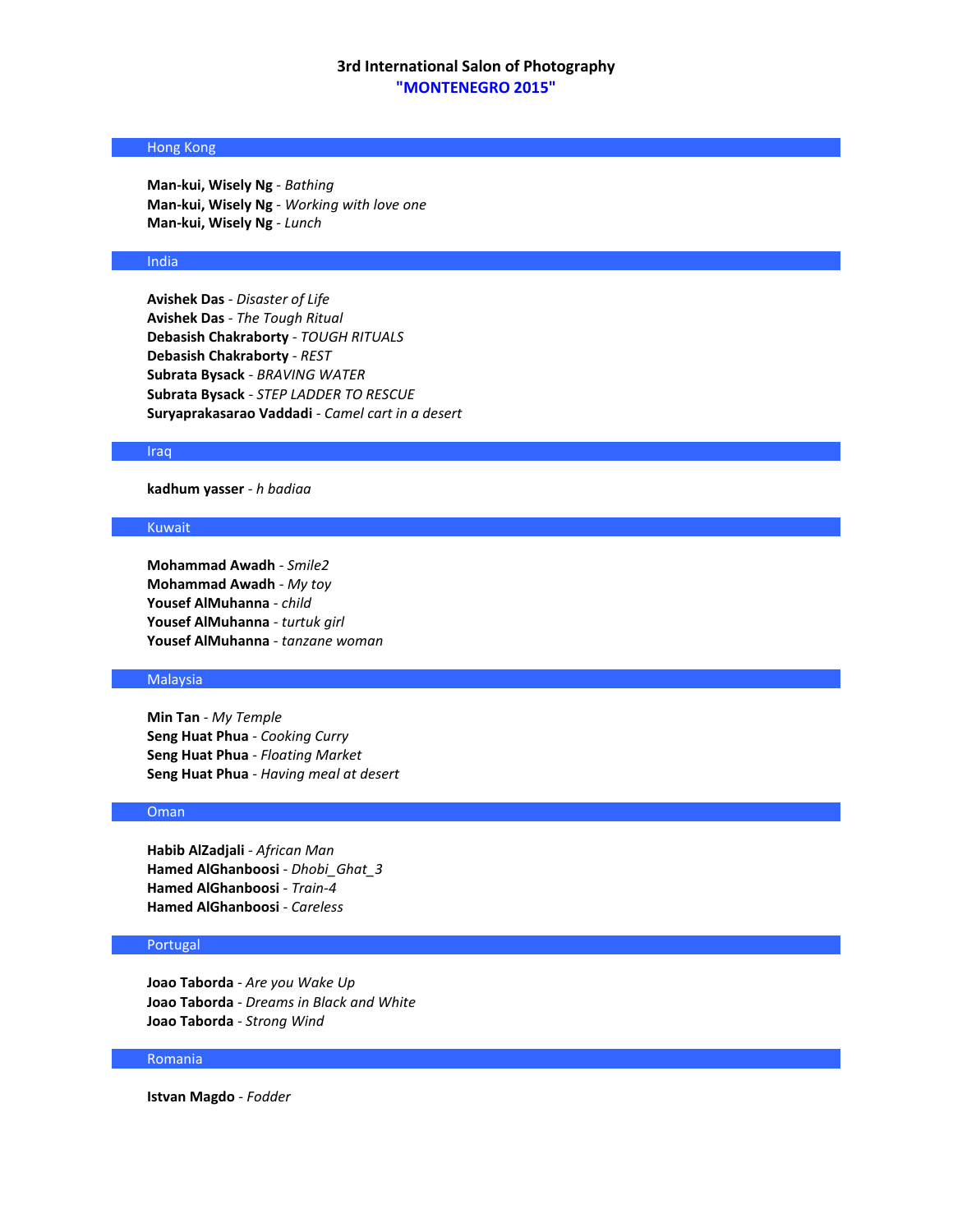**Istvan Magdo** - *Quintet* **Istvan Magdo** - *Rural lifestyle* **Istvan Magdo** - *Steps towards adulthood*

## Russia

**Sergey Anisimov** - *Competitions at the Nenets fishermen 4* **Sergey Anisimov** - *Nenets fishermen 4* **Sergey Anisimov** - *Nenets fishermen 18* **Yury Pustovoy** - *Pakistani girl* **Yury Pustovoy** - *The girl from the East India* **Yury Pustovoy** - *Young Tibetian monk*

# Samoa

**Stuart Chape** - *Bhutan parade* **Stuart Chape** - *Bhutan temple classroom* **Stuart Chape** - *Seafood shop Hong Kong*

## Saudi Arabia

**Ahmed Alibrahim** - *Break time* **Ahmed Alibrahim** - *Sick child* **Ahmed Alibrahim** - *Old men* **Ahmed Alibrahim** - *Farmer women* **Jassim Ali Al-Mulla** - *We are leaving* **Jassim Ali Al-Mulla** - *Lets go 2*

#### Serbia

**Borislav Milovanovic** - *Grandfather* **Borislav Milovanovic** - *Greeting* **Borislav Milovanovic** - *Afternoon Prayer* **Borislav Milovanovic** - *Behind* **Djordje Vukicevic** - *Nun*

#### Singapore

**David Poey-Cher Tay** - *Camel man* **David Poey-Cher Tay** - *Curiosity* **David Poey-Cher Tay** - *Cock fighting* **David Poey-Cher Tay** - *Elderly worker* **Giap Chiu Teo** - *Cone Lady* **Giap Chiu Teo** - *Old man Hari* **Zee Kek HENG** - *Harvest of fish* **Zee Kek HENG** - *Loading*

#### Spain

**Jordi Egea Torrent** - *dos pastors* **Jordi Egea Torrent** - *munyint* **Jordi Egea Torrent** - *munyint 4*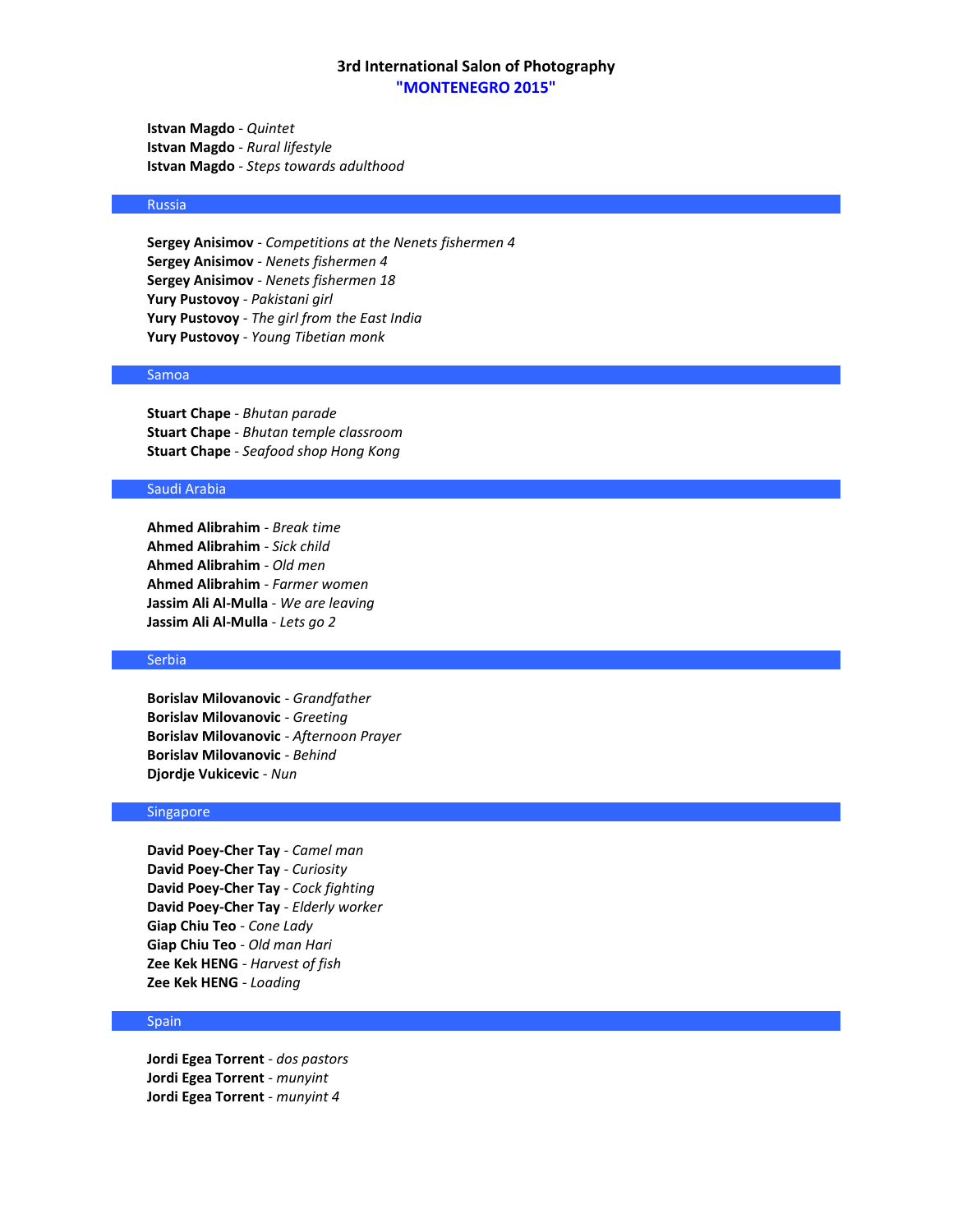**Jordi Egea Torrent** - *pastors i camió*

### **Turkey**

**Feridun Kismet** - *MAN AND STAIR* **Veysel Kaya** - *eyes*

### United Kingdom

**Ian Montague** - *Type seventy one* **Ian Montague** - *Mine is bigger than yours* **Vincent Scothern** - *I Wont Do It Again promise* **Vincent Scothern** - *Mining friends* **Vincent Scothern** - *The Glums*

### USA

**Dilip Patel** - *Higgledy Piggledy Herds* **Dilip Patel** - *All Honour To Our Lord* **Ira Nemeroff** - *Selfie 113* **Larry Cowles** - *Tarahumara Home* **Rosalie Wang** - *Cook for the family* **Rosalie Wang** - *In a Cold Morning*

# Vietnam

**Mai Thien Bui** - *FISHING 5* **Mai Thien Bui** - *WOMAN H`MONG* **Mai Thien Bui** - *SALT CROP* **Mai Thien Bui** - *CROSSING THE RIVER* **Nguyen Duc Thang** - *nghi luc phi thuong*

**Awards** Theme **E) OPEN COLOR** 

| PSA Gold medal - Man-kui, Wisely Ng, Hong Kong, Eagle Fight            |
|------------------------------------------------------------------------|
| <b>DPA Gold medal - Diordie Vukicevic, Serbia, Eye</b>                 |
| <b>SALON Gold medal - Hamed AlGhanboosi</b> , Oman, WiseLook           |
| DPA Silver medal - Larry Cowles, USA, Blue Nyaa                        |
| <b>SALON Silver medal - Habib AlZadiali, Oman, Village Girl 2</b>      |
| <b>DPA Bronze medal - Kam Chiu Tam, Canada, Critical moment</b>        |
| <b>SALON Bronze medal - Borislav Milovanovic, Serbia, Lost in Mist</b> |
| <b>PSA HM - Dik Sen Ngu, Malaysia, Predator in Action #383</b>         |
| <b>PSA HM - Peter Morris, New Zealand, Fire And Ice</b>                |
| <b>PSA HM - Thomas Radislovich, Austria, better half</b>               |
| DPA HM - Giap Chiu Teo, Singapore, Abellona Teo Eng in gold            |
| <b>DPA HM - Istvan Magdo, Romania, White balance</b>                   |
| DPA HM - Stuart Chape, Samoa, Lisa                                     |
| <b>SALON HM - David Poey-Cher Tay, Singapore, Green brolly</b>         |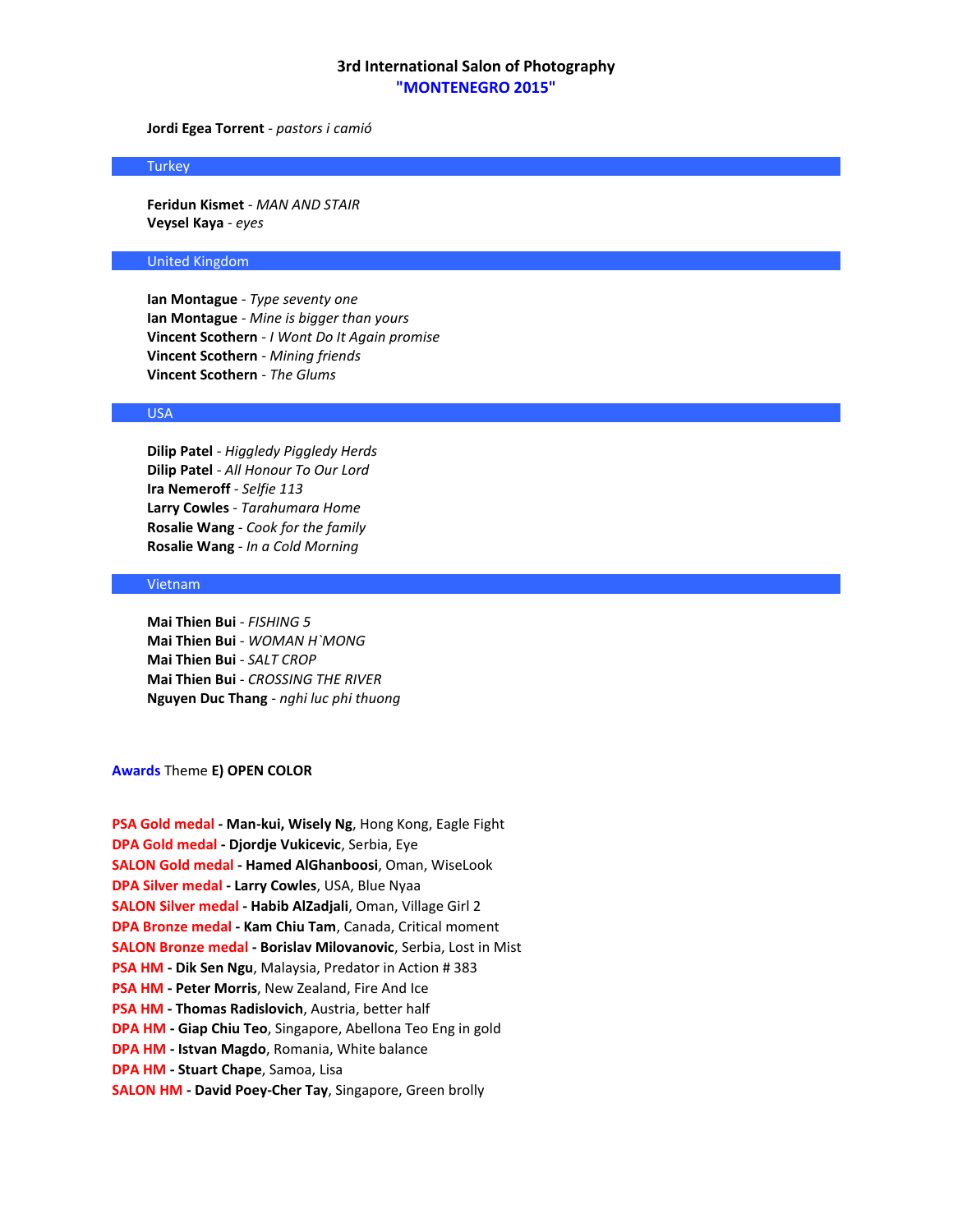**SALON HM - Vincent Scothern**, United Kingdom, Buachaille Etive Mor **SALON HM - Wolfgang Schweden**, Germany, Lovely Face One

### **Accepted** Theme **E) OPEN COLOR**

#### Australia

**T.P Huynh** - *Help Me 2*

### Austria

**Thomas Radislovich** - *gut behutet* **Thomas Radislovich** - *Miss S* **Thomas Radislovich** - *next door right* **Thomas Radislovich** - *better half*

#### Bahrain

**Hassan Bin Dawood** - *Blue Door* **Hassan Bin Dawood** - *Children Koran* **Hassan Bin Dawood** - *Anger*

# Belgium

**Francis Nicoll** - *Jennifer 8* **Francis Nicoll** - *Montee des marches 3* **Marcel Beauraind** - *Passion inavouee*

### Canada

**Dany Chan** - *Going After The Ball* **Dany Chan** - *Hostility* **Kam Chiu Tam** - *Painful cowboy* **Kam Chiu Tam** - *Wrestling with calf* **Kam Chiu Tam** - *Critical moment* **Kam Chiu Tam** - *Dangerous falling* **Phillip Kwan** - *Rider Falling from Bull* **Phillip Kwan** - *Wheelchair Racer 8* **Phillip Kwan** - *Brown Bear Eating Fish*

#### China

**Hong Li** - *Children onDaliang mountain 2* **Hong Li** - *Countryside school* **Jianyong Zhou** - *The Sheepherder* **Jianyong Zhou** - *Tidal flats dawn* **Jianyong Zhou** - *Shepherd song* **Jinghui Chen** - *ISLAND MIST NO.1* **Jinghui Chen** - *RIVAL* **Jinghui Chen** - *BEAUTIFUL PLAIN NO.1* **Lanfeng Chen** - *Rushed to the attack*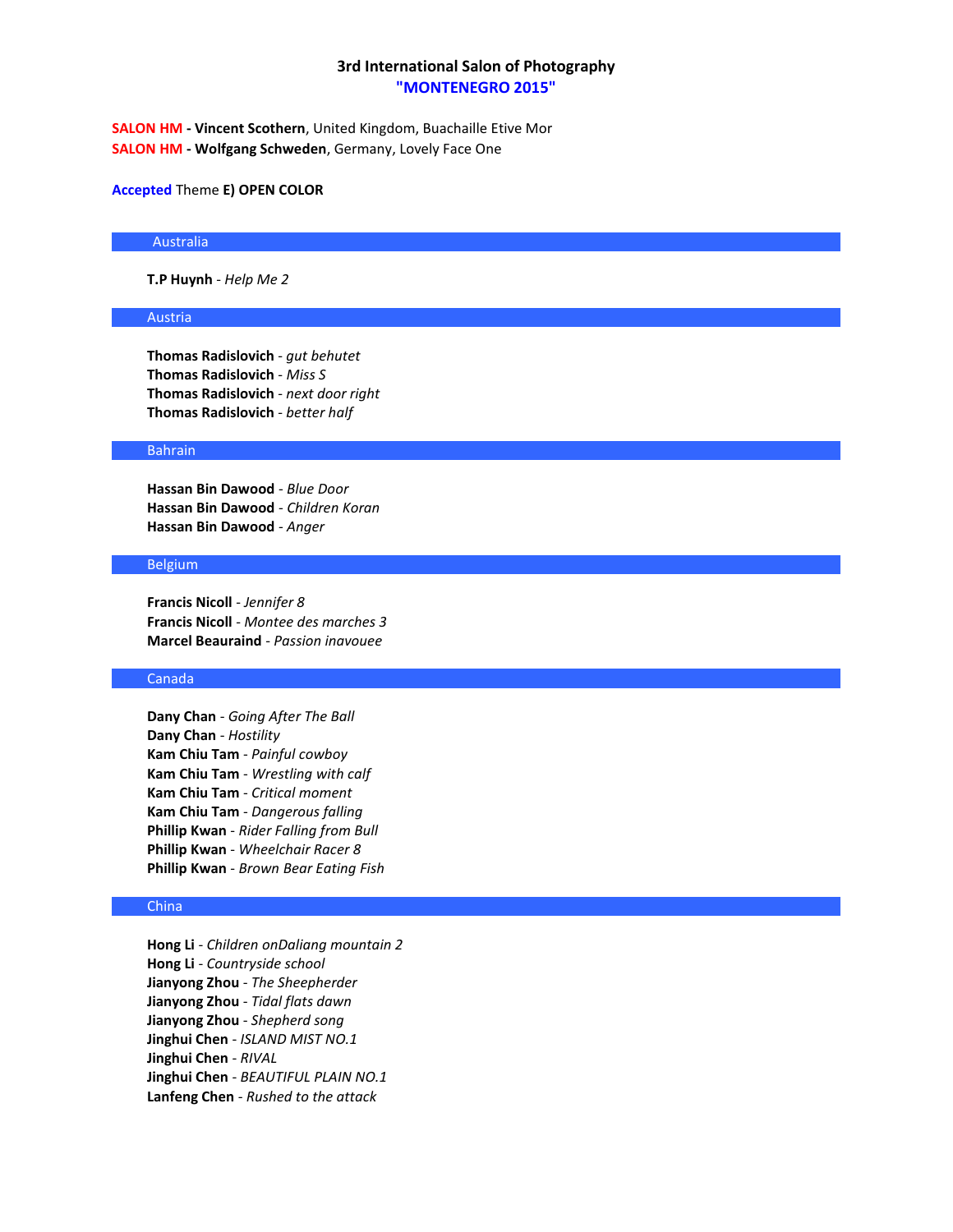**Lanfeng Chen** - *LANTERN FESTIVAL* **Xiangli Zhang** - *Red elephant* **Xiangli Zhang** - *Mother love* **Xiaoqi Zhang** - *The child of the mountain* **Xiaoqi Zhang** - *Control* **Xiaoqi Zhang** - *Way back* **Xiaoxi Liao** - *Family Happiness* **Xiaoxi Liao** - *Man and Camel* **Xiaoxi Liao** - *Sister and Brother* **Xinxin Chen** - *Ready* **Yi Wan** - *Golden reed* **Zhouxiong Huang** - *Spring garden*

# Croatia

**Miljenko Marotti** - *Craftsman* **Miljenko Marotti** - *Brothers*

### **Cyprus**

**Andreas L Andreou** - *Bottles 14* **Andreas L Andreou** - *Red and white* **Andreas L Andreou** - *Motion in the street*

# **Germany**

**Frank Hausdoerfer** - *smile in her face* **Frank Hausdoerfer** - *Prince of Night* **Wolfgang Schweden** - *Lovely Face One* **Wolfgang Schweden** - *Fashion Isri No Two* **Wolfgang Schweden** - *Mandy with Flowes*

# Hong Kong

**H.W. Chan** - *It is close* **Koon Nam Cheung** - *Osprey and Fish 11* **Koon Nam Cheung** - *Osprey Caught a Fish 15* **Man-kui, Wisely Ng** - *Terrifying Wave* **Man-kui, Wisely Ng** - *OX Race* **Man-kui, Wisely Ng** - *Cowboys* **Man-kui, Wisely Ng** - *Eagle Fight*

# Hungary

**Stefan Mogyorosi** - *Flour 1* **Stefan Mogyorosi** - *Flour 2* **Stefan Mogyorosi** - *Flour 3*

#### India

**Avishek Das** - *Street School* **Avishek Das** - *Colourful Walk*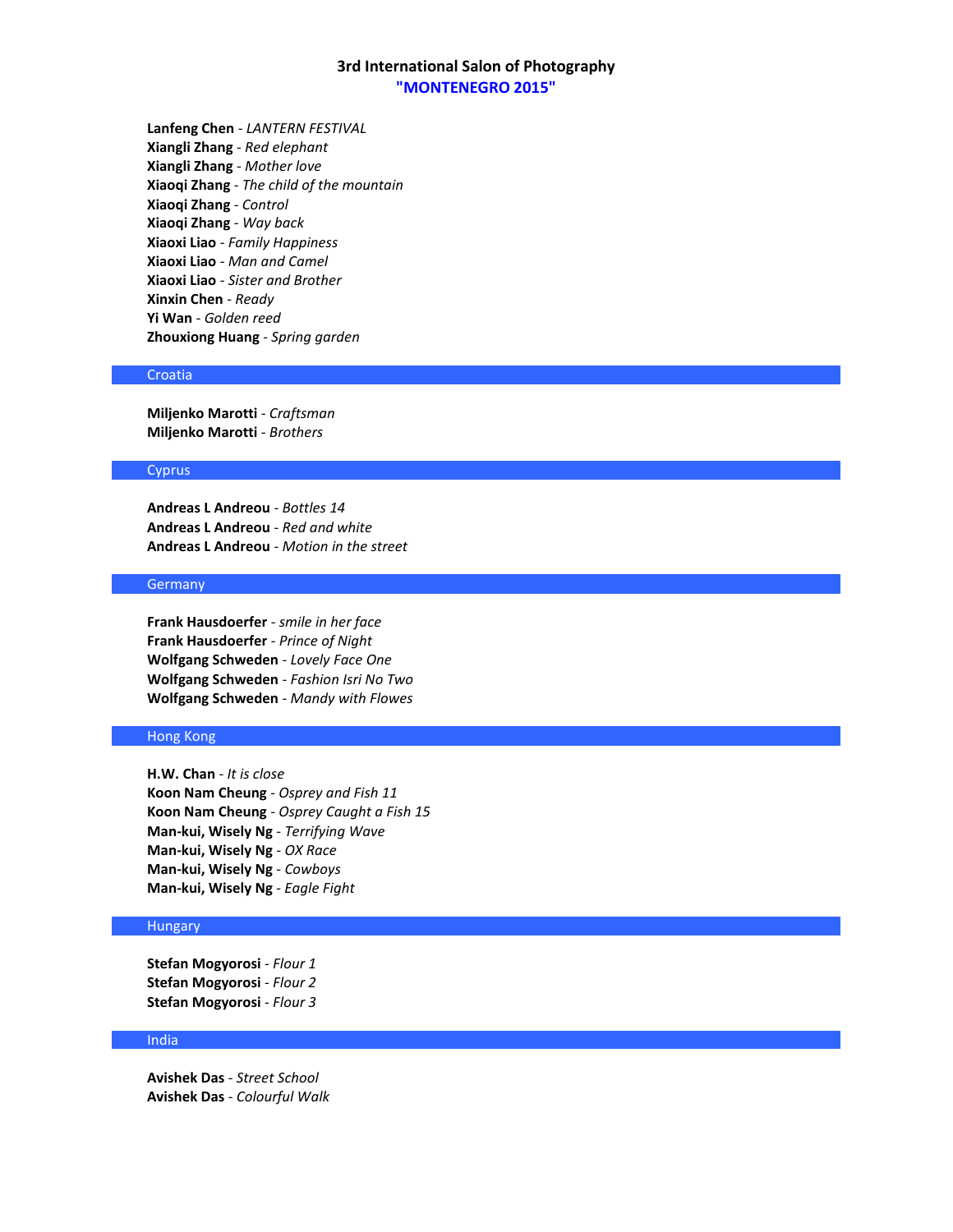**Avishek Das** - *Little Mechanic* **Avishek Das** - *Little Village Girl* **Debasish Chakraborty** - *HEARTTHROB* **Debasish Chakraborty** - *WATER IS LIFE* **Debasish Chakraborty** - *DREAMY* **Subrata Bysack** - *NET REPAIRING*

#### Indonesia

**Dibyo Gahari** - *Fishermen* **Dibyo Gahari** - *Preparation* **Dibyo Gahari** - *Night Fishing*

# Iraq

**kadhum yasser** - *adel baaer* **kadhum yasser** - *frend zbala* **kadhum yasser** - *rasool* **kadhum yasser** - *kokaa clar*

#### **Italy**

**Claudio Palermo** - *Attesa*

### Kuwait

**Mohammad Awadh** - *By Please* **Yousef AlMuhanna** - *man and man* **Yousef AlMuhanna** - *it`s-about-education* **Yousef AlMuhanna** - *education* **Yousef AlMuhanna** - *poor*

# Malaysia

**Dik Sen Ngu** - *Predator in Action # 384* **Dik Sen Ngu** - *Predator in Action # 382* **Dik Sen Ngu** - *Mating in Action # 381* **Dik Sen Ngu** - *Predator in Action # 383* **Min Tan** - *Pairs* **Min Tan** - *My Icebergs* **Seng Huat Phua** - *Evening Smile*

# New Zealand

**Peter Morris** - *Velvet Mist* **Peter Morris** - *Fire And Ice* **Peter Morris** - *Left Of Centre* **Peter Morris** - *Twisted*

#### Oman

**Habib AlZadjali** - *Zahra 2*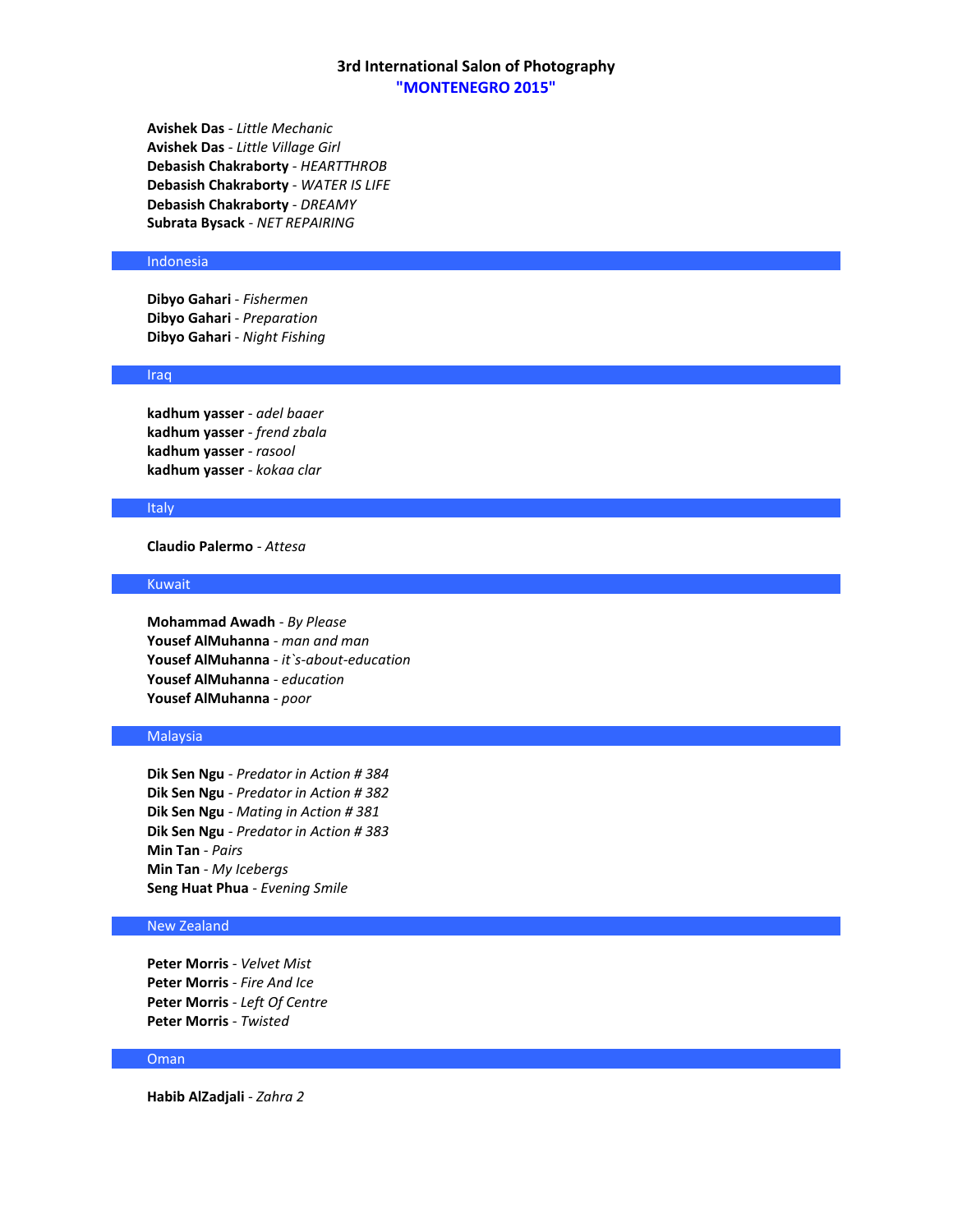**Habib AlZadjali** - *Collision* **Habib AlZadjali** - *The Bedouin Boy* **Habib AlZadjali** - *Village Girl 2* **Hamed AlGhanboosi** - *Turtuk\_Girl-1* **Hamed AlGhanboosi** - *WiseLook* **Hamed AlGhanboosi** - *Innocent*

### Qatar

**Abdulla AL-Mushaifri** - *The Trainer*

#### Romania

**Istvan Magdo** - *In vitro* **Istvan Magdo** - *Jigsaw* **Istvan Magdo** - *White balance*

## Russia

**Oleg Grachev** - *Little monk from Mingun* **Oleg Grachev** - *U Bein bridge* **Sergey Anisimov** - *Icebergs of the Arctic 20* **Sergey Anisimov** - *Icebergs of the Arctic 21* **Yury Pustovoy** - *Fishing village, Norway* **Yury Pustovoy** - *Waterfalls of Iceland*

#### Samoa

**Stuart Chape** - *Lisa* **Stuart Chape** - *Rock swimming pool*

### Saudi Arabia

**Ahmed Alibrahim** - *Study girl* **Ahmed Alibrahim** - *Sadu with MAC 2* **Jassim Ali Al-Mulla** - *Where is my dad* **Jassim Ali Al-Mulla** - *Welcome to my home* **Jassim Ali Al-Mulla** - *Three indian lady*

### Serbia

**Borislav Milovanovic** - *Lost in Mist* **Borislav Milovanovic** - *Potatoes* **Borislav Milovanovic** - *Zagubica2010 8536* **Borislav Milovanovic** - *Little One* **Djordje Vukicevic** - *Piece* **Djordje Vukicevic** - *Bea* **Djordje Vukicevic** - *Eye* **Djordje Vukicevic** - *Mask*

# Singapore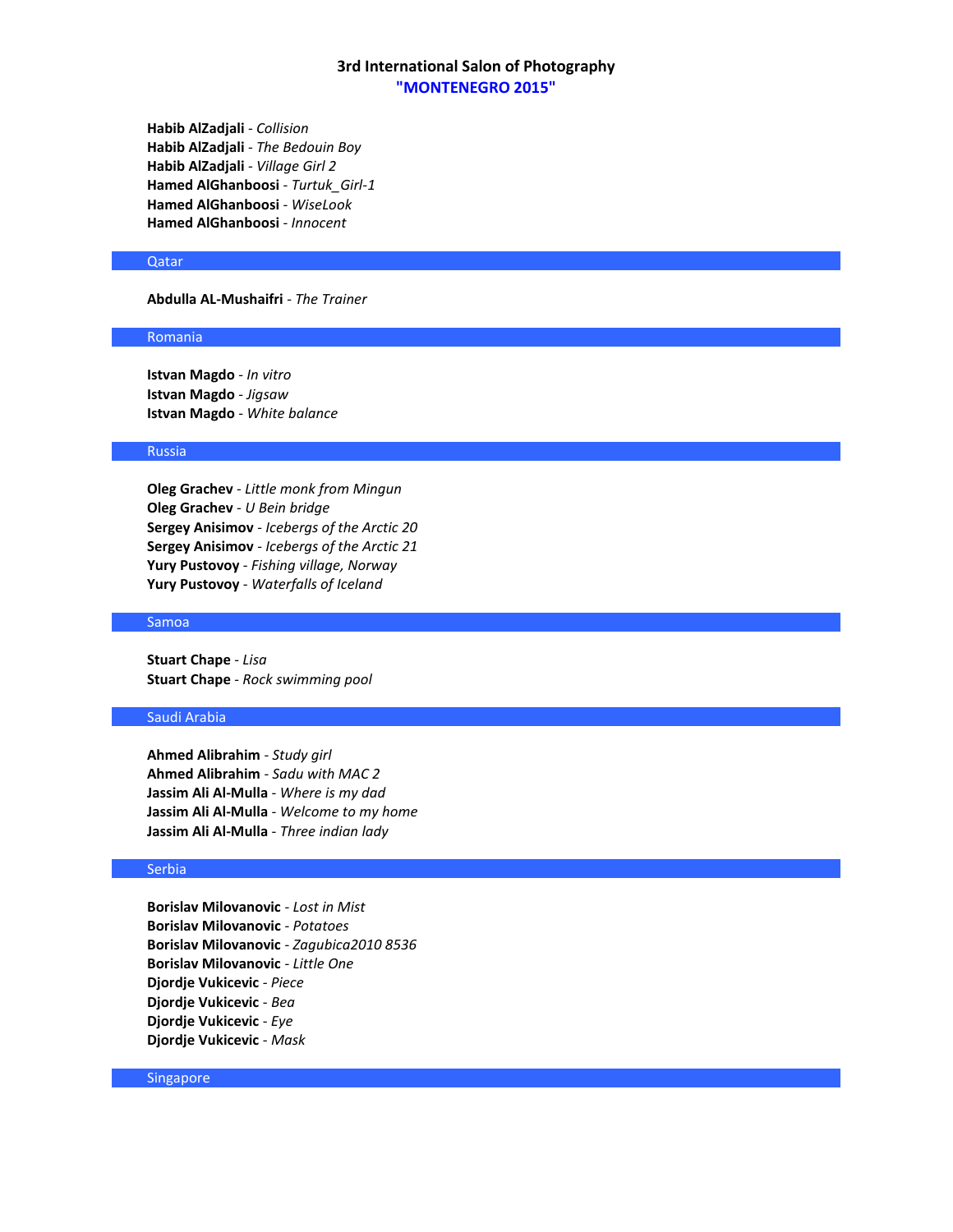**David Poey-Cher Tay** - *Fantasy land* **David Poey-Cher Tay** - *Contentment* **David Poey-Cher Tay** - *Green brolly* **David Poey-Cher Tay** - *Morning of life* **Giap Chiu Teo** - *Abrielle Ng Wan Pin In Black.* **Giap Chiu Teo** - *Abellona Teo Eng in gold* **Kok Yew Sin** - *Izabella 2* **Yeok Ling David Tham** - *Ballet Dancer 2*

# Slovenia

**Bostjan Banfi** - *Solitude* **Bostjan Banfi** - *Inconceivable beauty* **Igor Debevec** - *Lavender fields IV* **Igor Debevec** - *Modern pyramid* **Igor Debevec** - *Stairs II* **Igor Debevec** - *Field in summer*

### Spain

**Lluis Remola Pages** - *Marquesa-4* **Lluis Remola Pages** - *Illa de mar-3* **Lluis Remola Pages** - *Marquesa storm*

#### **Turkey**

**Feridun Kismet** - *WINDOW*

United Arab Emirates

**Ola Allouz** - *Chefchaouen*

### United Kingdom

**Barbara Jenkin** - *Holly Dreams* **Barbara Jenkin** - *Athena at Dawn* **Barbara Jenkin** - *Boat and Nets* **Ian Montague** - *Face in the mirror* **Ian Montague** - *Poppy in the mist* **Malcolm Jenkin** - *Egyptian Lady* **Vincent Scothern** - *In The Shadow Of The Shard* **Vincent Scothern** - *Buachaille Etive Mor*

# USA

**Dave Whitson** - *Ballet in the Wind 6* **Ira Nemeroff** - *Paris 101* **Larry Cowles** - *Blue Nyaa* **Larry Cowles** - *Maria Black Beauty* **Larry Cowles** - *Cassandra Black Hat Fashion* **Larry Cowles** - *Diamond Red Ribbon Hat* **Rosalie Wang** - *Sand Dune 40*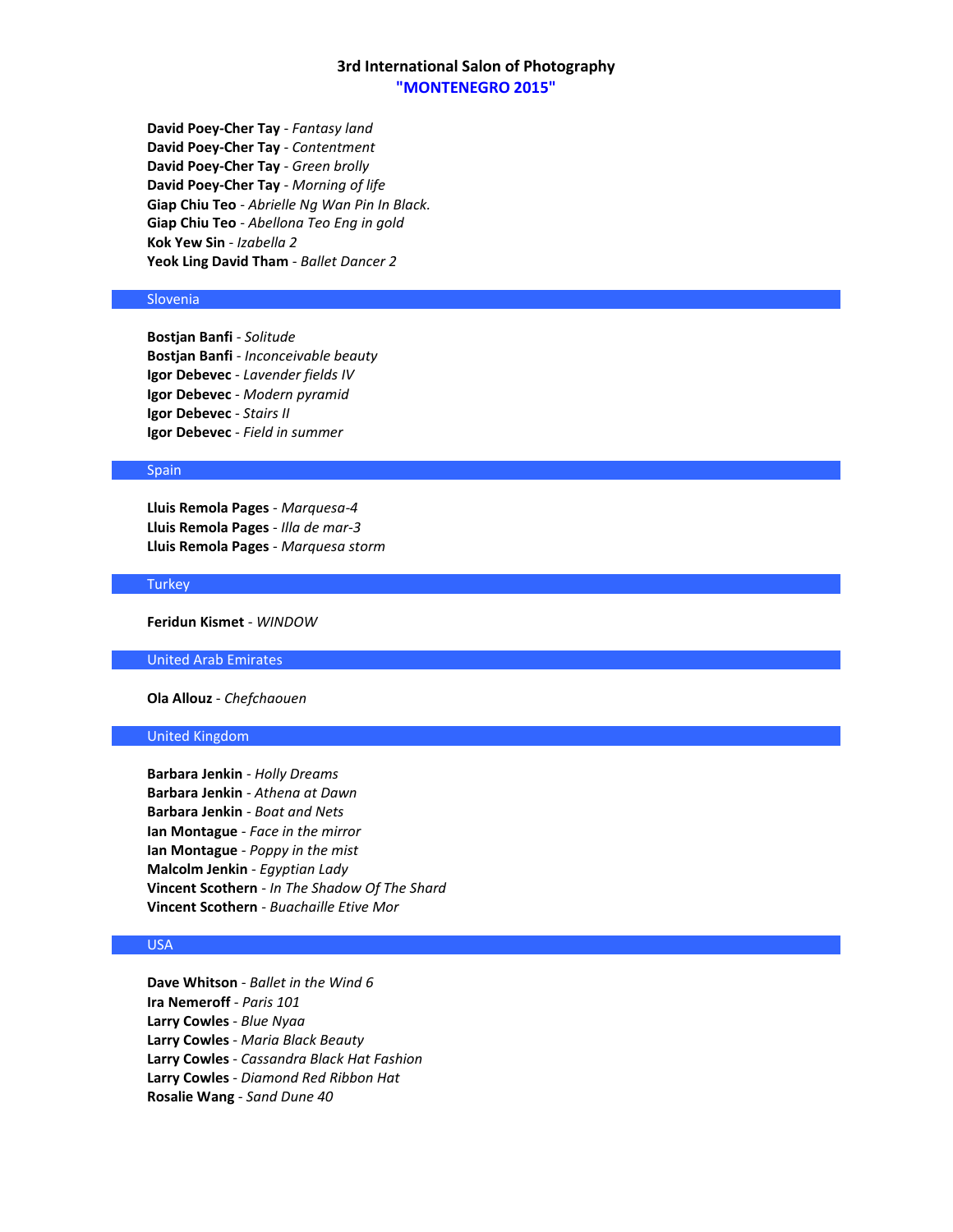## Vietnam

**Liem Do Hieu** - *Steel flowers* **Liem Do Hieu** - *Striping traffic safety* **Liem Do Hieu** - *Morning on the beach* **Liem Do Hieu** - *Shrimp fishing* **Mai Thien Bui** - *CROSSING THE RIVER 3* **Mai Thien Bui** - *NEW DAY 9* **Mai Thien Bui** - *TERRACES IN MU CANG CHAI 9* **Mai Thien Bui** - *LINES* **Than Nguyen** - *Made can tires* **Than Nguyen** - *closed eye*

# **Awards** Theme **F) OPEN MONOCHROME**

| <b>PSA Gold medal - David Poey-Cher Tay, Singapore, Drink with me</b> |
|-----------------------------------------------------------------------|
| <b>DPA Gold medal - Kok Yew Sin, Singapore, Black Headdress</b>       |
| <b>SALON Gold medal - Man-kui, Wisely Ng, Hong Kong, Punch</b>        |
| DPA Silver medal - Djordje Vukicevic, Serbia, Belle                   |
| <b>SALON Silver medal - Larry Cowles, USA, Gigi Summer Hat</b>        |
| <b>DPA Bronze medal - Debasish Chakraborty, India, ELEGANT</b>        |
| SALON Bronze medal - Kam Chiu Tam, Canada, The fury horse             |
| PSA HM - Ahmed Alibrahim, Saudi Arabia, Sad child                     |
| <b>PSA HM - Istvan Magdo, Romania, Going home</b>                     |
| <b>PSA HM - Peter Morris, New Zealand, Muscle Man</b>                 |
| <b>DPA HM - Borislav Milovanovic, Serbia, Master</b>                  |
| <b>DPA HM - Dany Chan, Canada, A Leap of Excellance</b>               |
| <b>DPA HM - Rosalie Wang, USA, Blessing</b>                           |
| SALON HM - Hassan Bin Dawood, Bahrain, Children tormented             |
| <b>SALON HM - Klaus Strehlke, Germany, Triplicate-2410</b>            |
| <b>SALON HM - Mohammad Awadh, Kuwait, My Holy</b>                     |

### **Accepted** Theme **F) OPEN MONOCHROME**

### Australia

**Gary Wallis** - *DELUGE* **T.P Huynh** - *On The Way Home 2* **T.P Huynh** - *Help Me 3*

## Austria

**Theo Streitfelder** - *Safety* **Thomas Radislovich** - *Mark bw* **Thomas Radislovich** - *Vero nude II* **Thomas Radislovich** - *Veronique* **Thomas Radislovich** - *bodycontours*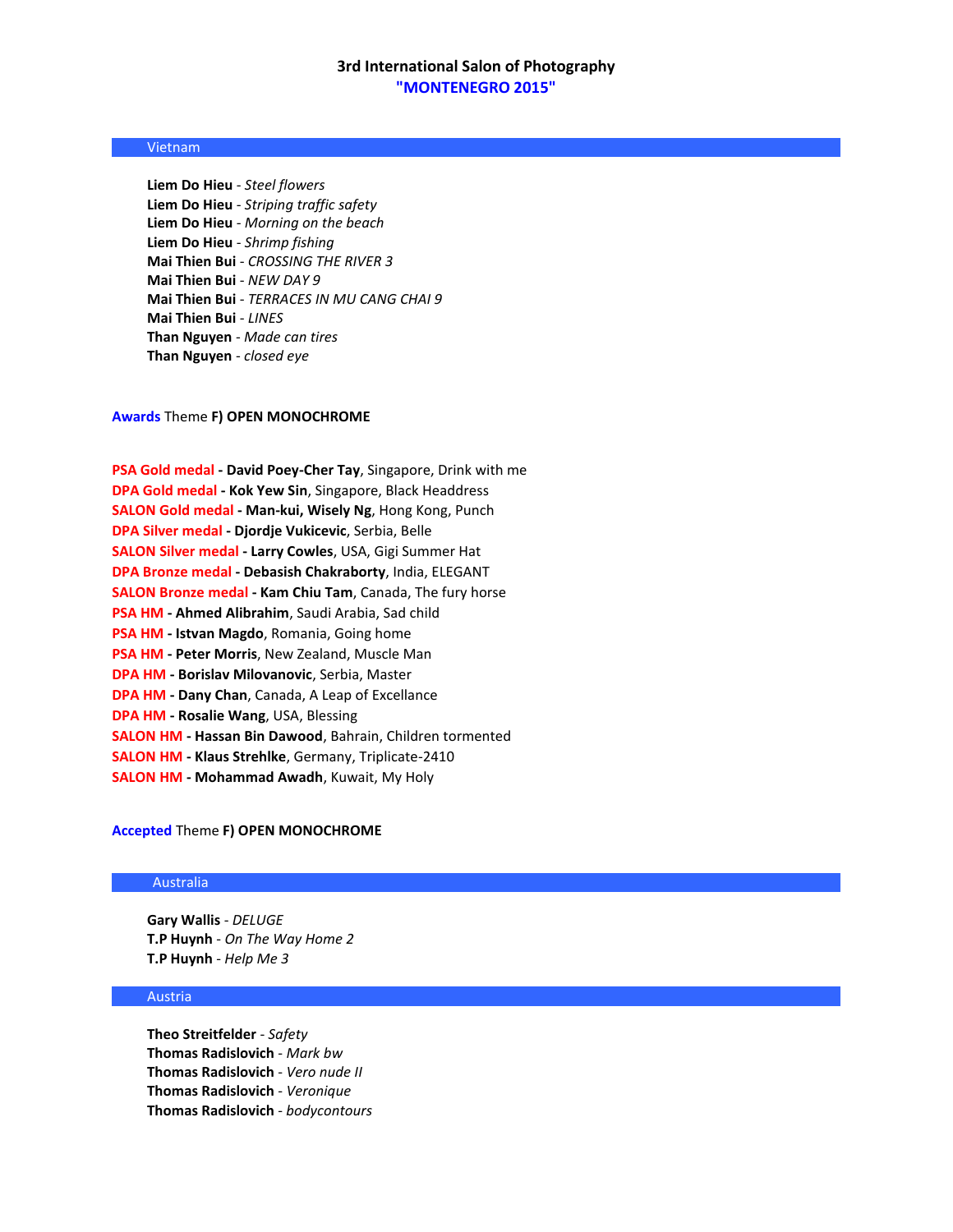### Bahrain

**Hassan Bin Dawood** - *Of holes* **Hassan Bin Dawood** - *Slaves* **Hassan Bin Dawood** - *Children tormented*

### Belgium

**Marcel Beauraind** - *Courant d air* **Marcel Beauraind** - *Parfum d amour*

#### Canada

**Dany Chan** - *A Leap of Excellance* **Dany Chan** - *Eyes That Pierce* **Dany Chan** - *Misty Serenity* **Kam Chiu Tam** - *Steer wrestling* **Kam Chiu Tam** - *The fury horse* **Kam Chiu Tam** - *Downhill going* **Phillip Kwan** - *Wheelchair Racer 7* **Phillip Kwan** - *Wheelchair BB Falling*

### China

**Hong Li** - *Children on Daliang mountain 3* **Hong Li** - *School in the mountains* **Jianyong Zhou** - *Chant of the Old Woman* **Jianyong Zhou** - *Backing Home After Grazing* **Lanfeng Chen** - *Shrimp net* **Xiangli Zhang** - *The prelude to the storm* **Xiangli Zhang** - *Advance wave upon wave* **Xiangli Zhang** - *Fall over each other* **Yifan Yuan** - *rhythm*

### Cyprus

**Andreas L Andreou** - *crying eyes*

### **Germany**

**Frank Hausdoerfer** - *Offenbarung* **Klaus Strehlke** - *Triplicate-2410* **Klaus Strehlke** - *Ti. & Tu. - 2430*

# Hong Kong

**Man-kui, Wisely Ng** - *Returning Home* **Man-kui, Wisely Ng** - *Working 2* **Man-kui, Wisely Ng** - *Punch* **Man-kui, Wisely Ng** - *Elephant Festival*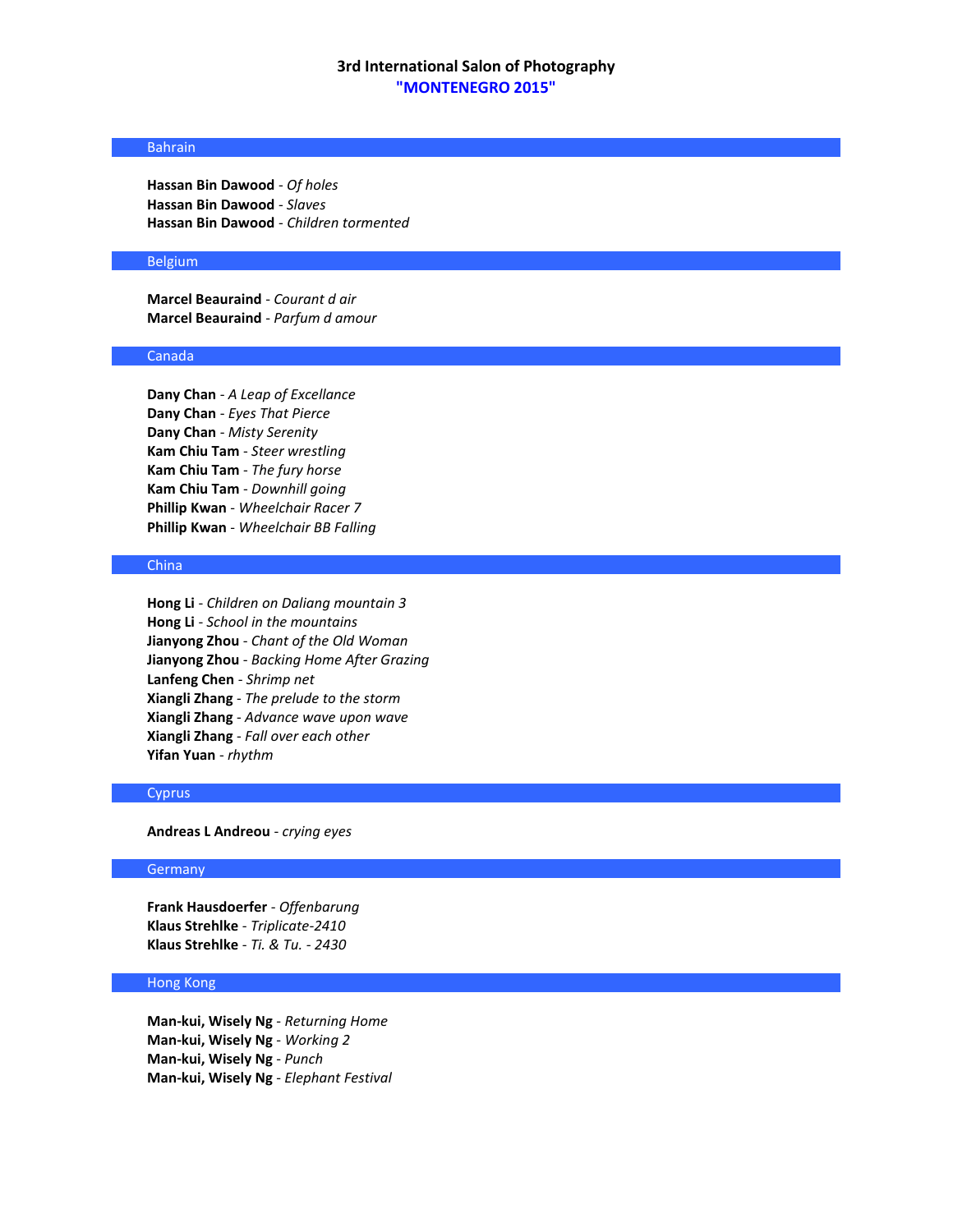# Hungary

**Stefan Mogyorosi** - *Body* **Stefan Mogyorosi** - *The wall*

## India

**Avishek Das** - *Gardfathers Lap* **Avishek Das** - *Waiting for Meal* **Debasish Chakraborty** - *INTELLIGENT* **Debasish Chakraborty** - *OLD* **Debasish Chakraborty** - *ELEGANT* **Debasish Chakraborty** - *LONG WAIT* **Subrata Bysack** - *OLD MONK* **Subrata Bysack** - *STEP OUT 2*

### Indonesia

**Dibyo Gahari** - *Communication*

#### Iraq

**kadhum yasser** - *child 3-1* **kadhum yasser** - *noor* **kadhum yasser** - *aldraj*

### Ireland

**Aleksandar Sasic** - *Beside waterfall*

#### Israel

**Galia Gitliz** - *Black Bride*

#### Italy

**Claudio Palermo** - *Criniere al vento*

#### Kuwait

**Mohammad Awadh** - *My Holy* **Mohammad Awadh** - *Lines* **Mohammad Awadh** - *Face to Face*

#### **Malaysia**

**Min Tan** - *Zigzag lines* **Seng Huat Phua** - *Childhood* **Seng Huat Phua** - *Sorrow*

New Zealand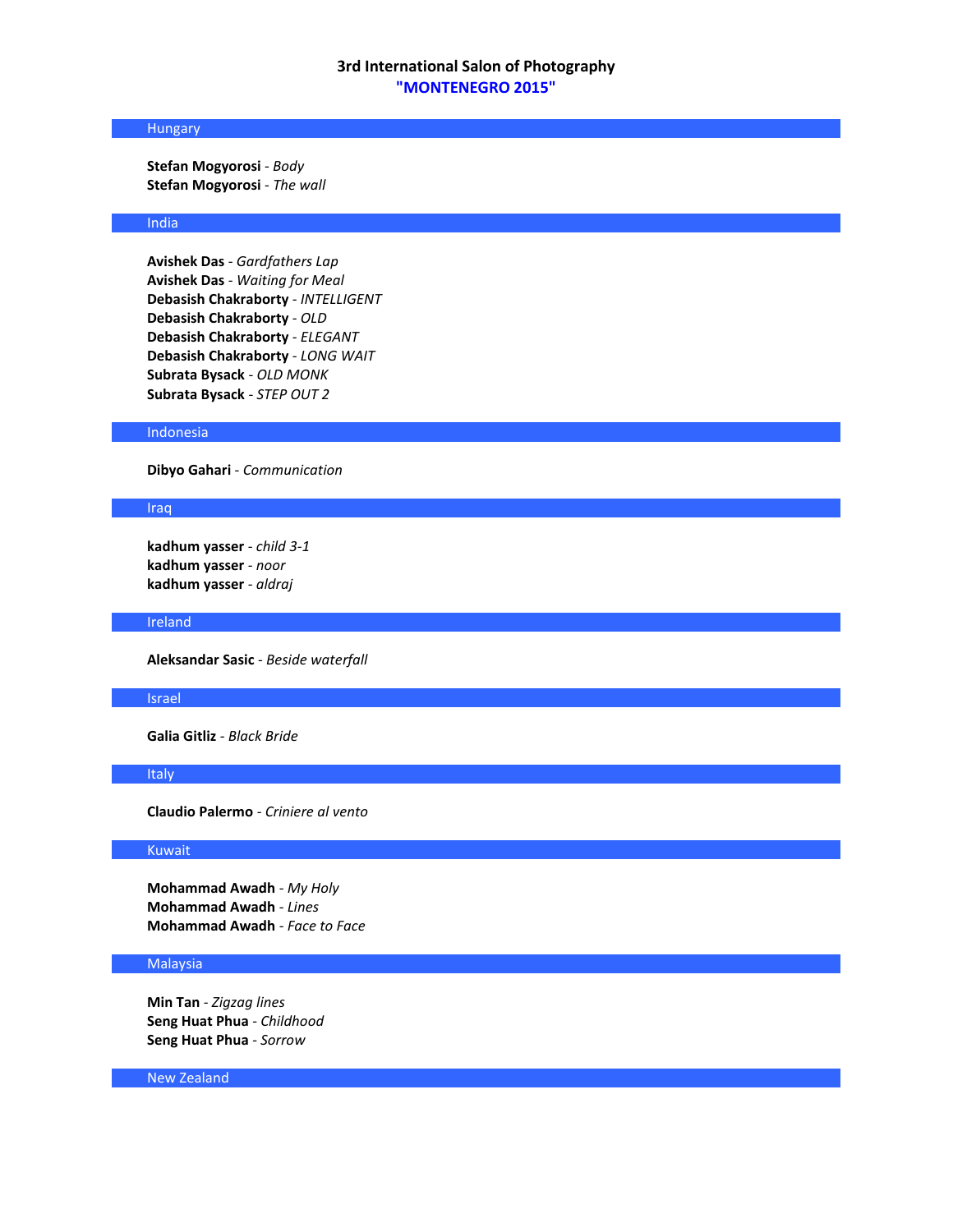**Peter Morris** - *Venus* **Peter Morris** - *Muscle Man* **Peter Morris** - *Poised*

### Oman

**Habib AlZadjali** - *Unknown 2* **Habib AlZadjali** - *Wondering Eyes* **Hamed AlGhanboosi** - *Lines* **Hamed AlGhanboosi** - *Sequence* **Hamed AlGhanboosi** - *Zahra-2* **Hamed AlGhanboosi** - *Innocent-4*

# Portugal

**Joao Taborda** - *Climb the Mountain* **Joao Taborda** - *Moments of Love*

### Qatar

**Abdulla AL-Mushaifri** - *Send Me Free*

#### Romania

**Istvan Magdo** - *Going home* **Istvan Magdo** - *Still water* **Istvan Magdo** - *Watch dog*

#### Russia

**Elvira Yun** - *Portrait of a Lady* **Sergey Anisimov** - *friends in the tundra4* **Yury Pustovoy** - *Tuscany, Italy*

#### Samoa

**Stuart Chape** - *Sadhu 3*

### Saudi Arabia

**Ahmed Alibrahim** - *Sad child* **Ahmed Alibrahim** - *Scared child* **Ahmed Alibrahim** - *Child prisoners* **Jassim Ali Al-Mulla** - *Lets go*

## Serbia

**Borislav Milovanovic** - *Master* **Borislav Milovanovic** - *Tiksey* **Borislav Milovanovic** - *Jovan 4* **Djordje Vukicevic** - *Belle* **Djordje Vukicevic** - *Pose BW 099*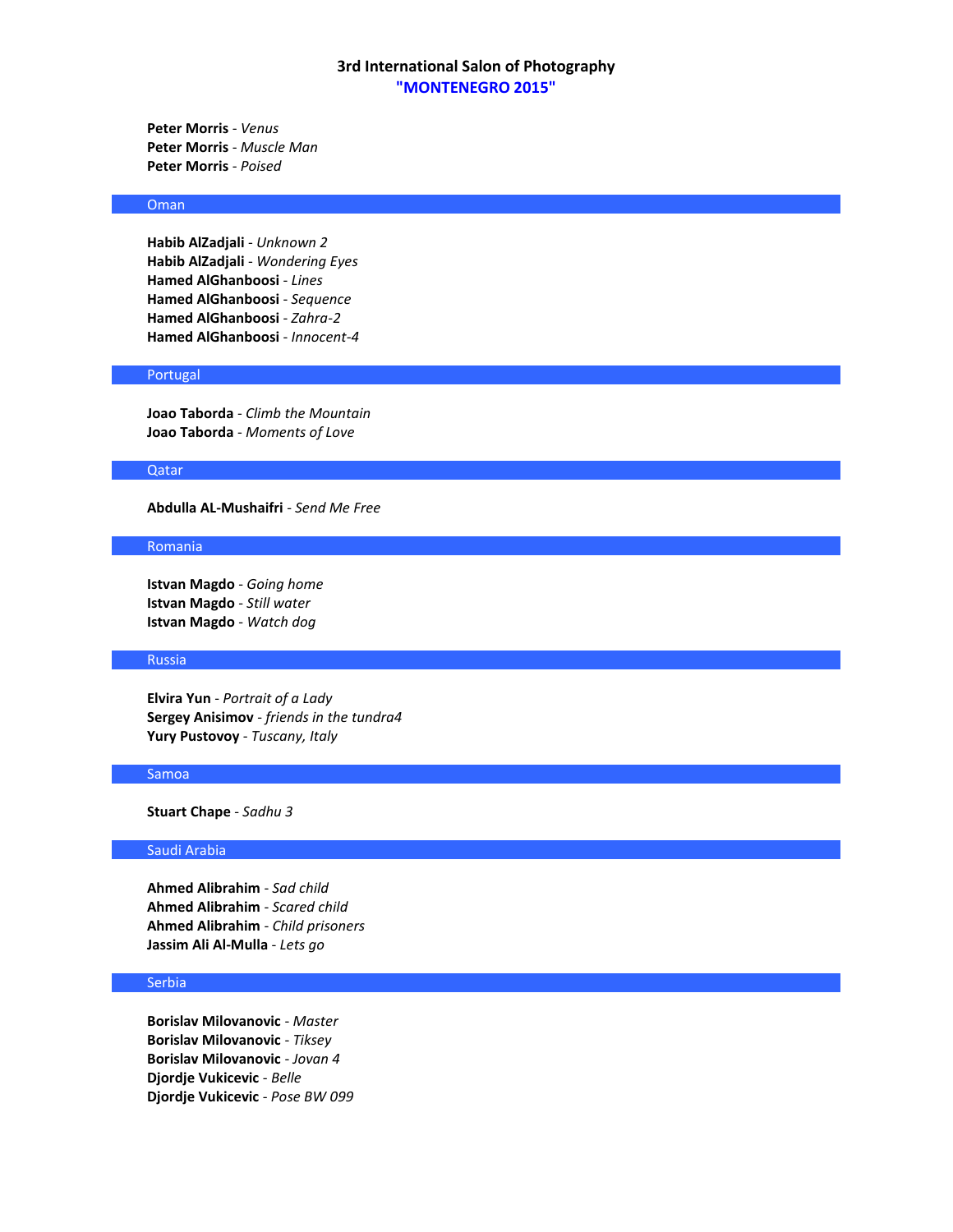**Djordje Vukicevic** - *M* **Djordje Vukicevic** - *In window*

### Singapore

**David Poey-Cher Tay** - *Alone bw* **David Poey-Cher Tay** - *Drink with me* **David Poey-Cher Tay** - *Incense offering bw* **David Poey-Cher Tay** - *Mysterious bw* **Giap Chiu Teo** - *Bailey Wong Pei In Black* **Giap Chiu Teo** - *Akiko Teo Mei In Black* **Giap Chiu Teo** - *John and Joey stop moving* **Kok Yew Sin** - *Ivy* **Kok Yew Sin** - *Black Headdress* **Yeok Ling David Tham** - *Weaving Sweater BW*

#### Slovenia

**Igor Debevec** - *Field* **Igor Debevec** - *Egg*

#### Spain

**Jordi Egea Torrent** - *passarel.la 2* **Jordi Egea Torrent** - *barca enfonsada* **Lluis Remola Pages** - *Delta Ebre 1*

# **Switzerland**

**Paul Huser** - *Belitta* **Paul Huser** - *Sitting on cube*

### **Turkey**

**Ozcan Yucelt** - *THE WALL*

### United Arab Emirates

**Muna Al Zaabi** - *pipe games* **Ola Allouz** - *eye contact*

### United Kingdom

**Barbara Jenkin** - *Veda* **Barbara Jenkin** - *Paulette* **Malcolm Jenkin** - *Miss Faith* **Malcolm Jenkin** - *Tillie Posing* **Malcolm Jenkin** - *Covered Beauty* **Vincent Scothern** - *Pit Brow Lasses*